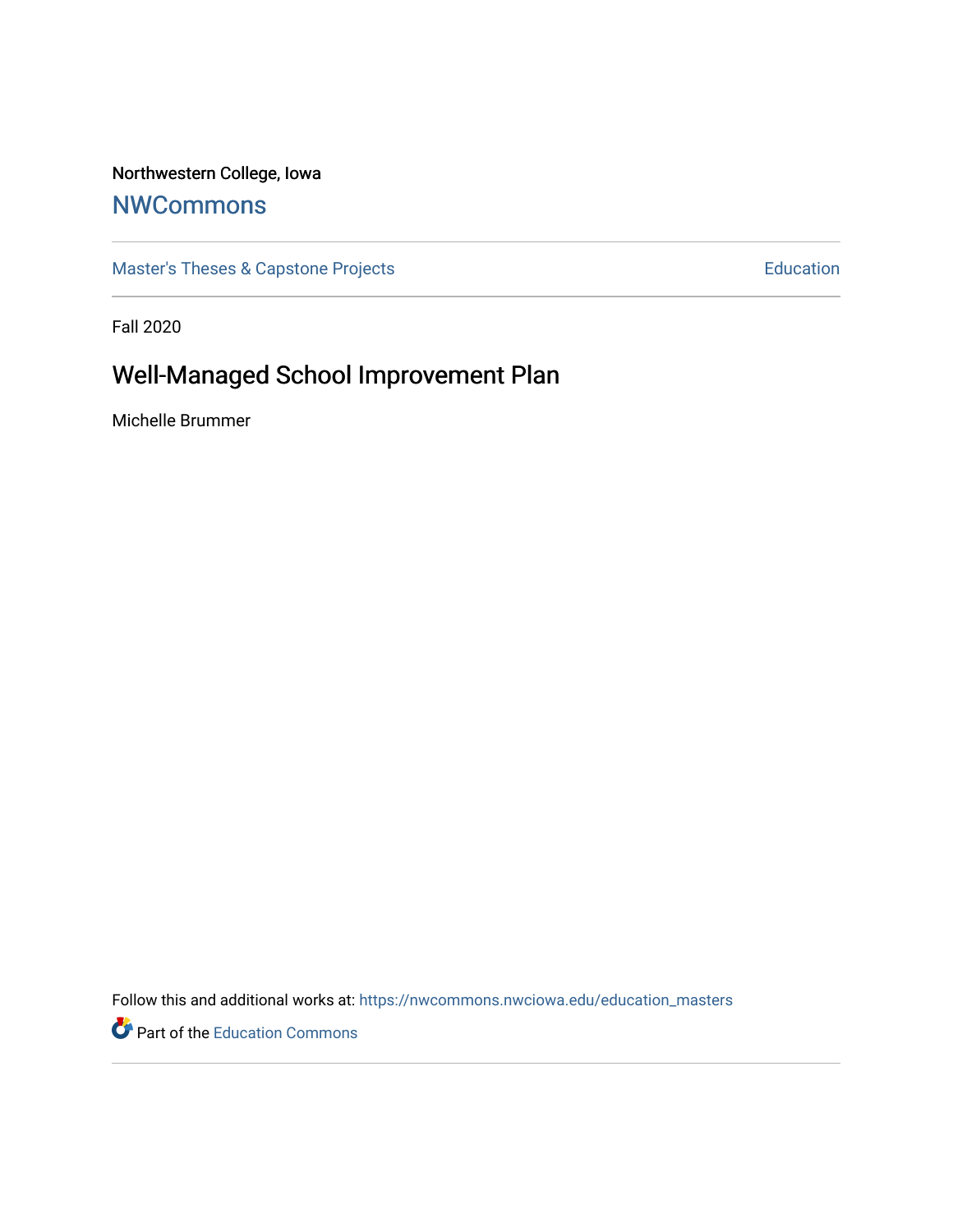Well-Managed School Improvement Plan

Michelle Brummer

Northwestern College

A School Improvement Plan Presented in Partial Fulfillment of the Requirements For the Degree of Master of Education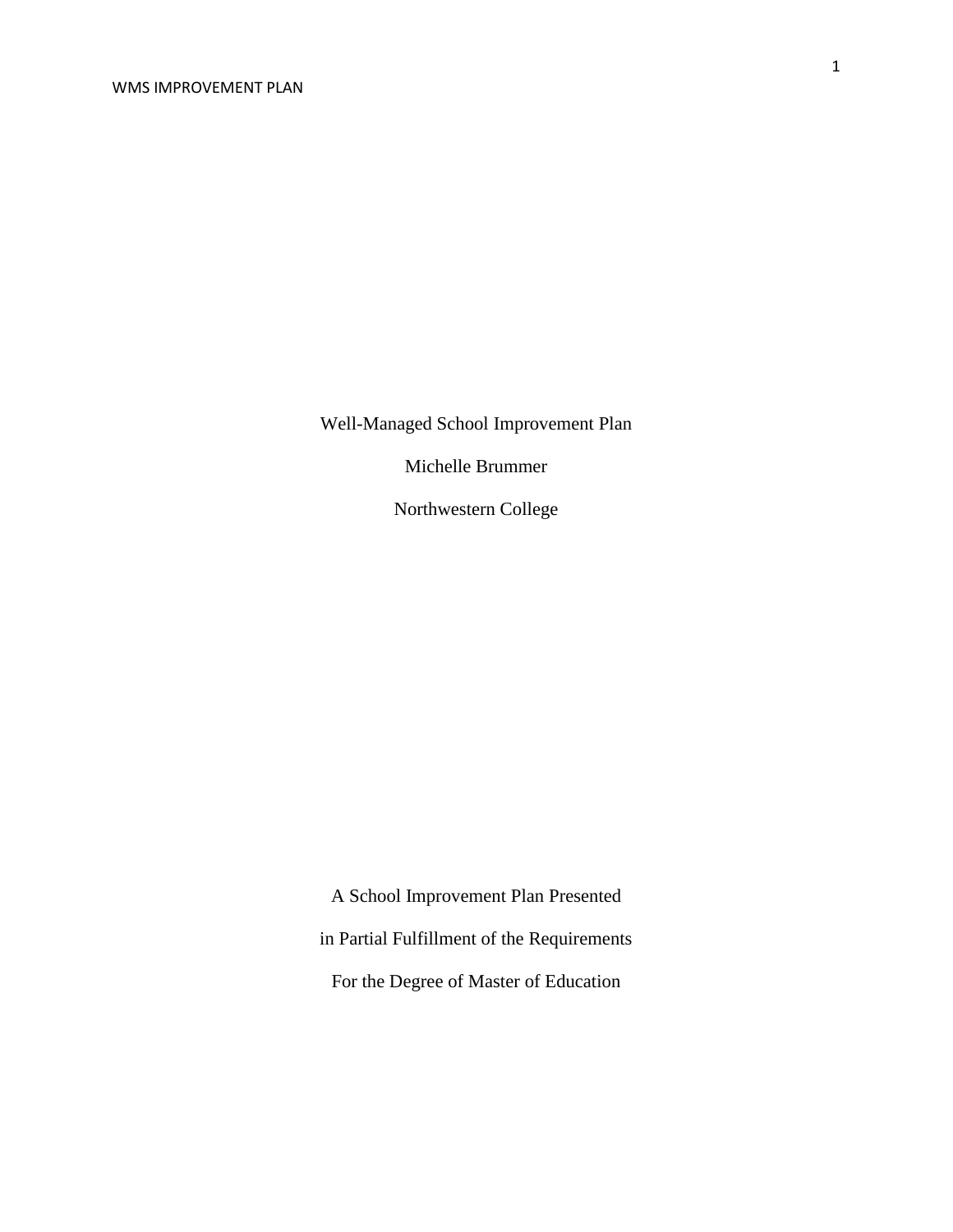# **Abstract**

Teaching students social-emotional skills positively impacts the learning environment in a classroom. This school improvement plan establishes a school wide outline for the training and implementation of social-emotional instruction through Boys Town's Well-Managed Schools curriculum. The plan addresses the need for social-emotional intervention supports and resources for classroom teachers. A review of literature was conducted to support the plan and examines how student behaviors impact classroom learning, recognizes the importance of explicit socialemotional instruction, and delves into how social-emotional interventions improve the classroom learning environment.

*Keywords: school improvement plan, social-emotional*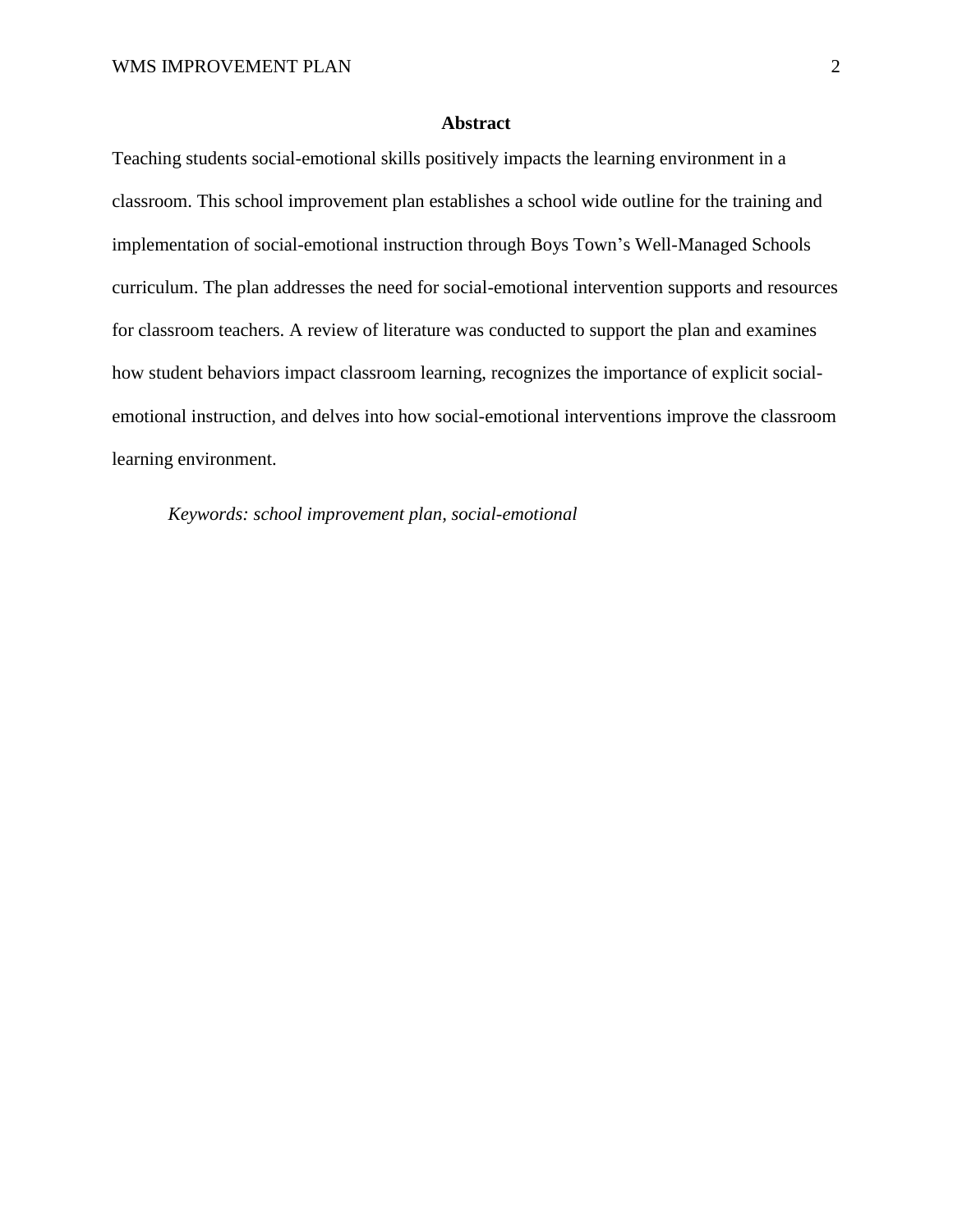# **Table of Contents**

| Review of the Literature |  |
|--------------------------|--|
|                          |  |
|                          |  |
|                          |  |
|                          |  |
|                          |  |
|                          |  |
|                          |  |
|                          |  |
|                          |  |
|                          |  |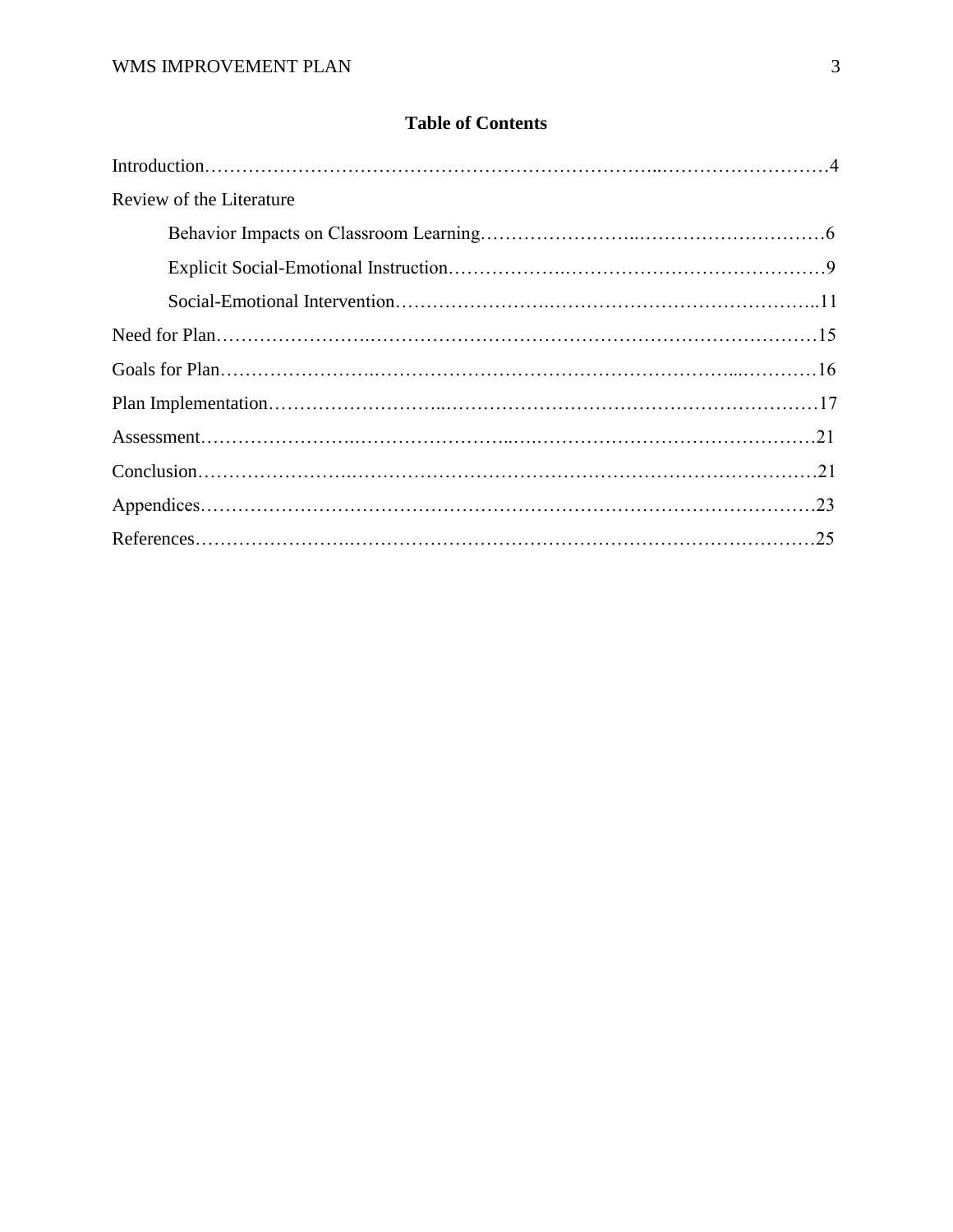## **Introduction**

Teaching students social skills is an important component of classroom management. Students benefit when classroom teachers are able to use instructional time to teach and practice social expectations for the school environment. Across the nation, teachers are reporting a noticeable increase in negative student behaviors that are interfering with students' learning (Scholastic, 2012). In a meta-analysis article on school-based, universal social-emotional learning (SEL) programs, it is noted that having mastery in social-emotional skills positively impacts not only personal and social skills, but academic success as well (Durlak, Weissberg, Dymnicki, Taylor, & Schellinger, 2011). Pekdogan (2016) states, "improving the social and emotional behaviors of children with social skills-based education programs has a positive impact on children's academic success and readiness to school" (p.306).

The problem is that teachers at Harlan Community Elementary School (HCES) have expressed concern about the increase in negative student behaviors in the classroom. A need exists at HCES for professional development in SEL and plan for implementing the SEL skills in the classroom to improve student success. When teachers are given the time and adequate resources for SEL implementation in the classroom students reap the benefits. Frank Gresham (2018) lists the following as some of the prime causes for children to have deficits in social skills: lack of practice, feedback, knowledge, and reinforcement. In order for teachers at HCES to feel confident in implementing the SEL program with school-wide consistency, training and materials from the Well-Managed School model (WMS) will be supplied. An organization named, Boys Town has developed the WMS education model using a combination of the Social Learning Theory and Applied Behavior Analysis Theory (Hensley et al., 2016). The Social Learning Theory was discovered by Albert Bandura, who was a social cognitive theorist. He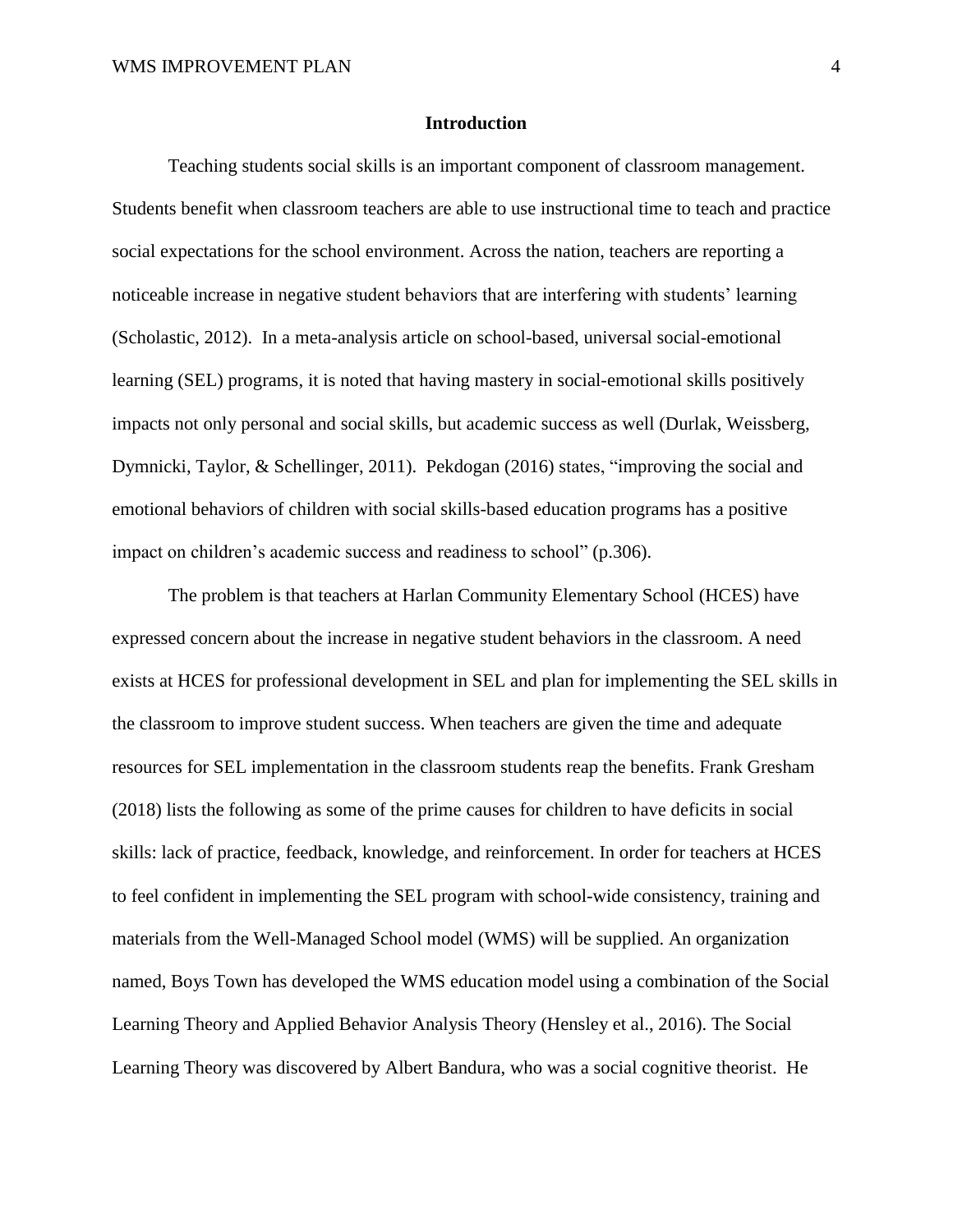based the theory on having control of one's behavior by acquiring, maintaining, and modifying behavior through different scenarios and consequences (Kytle, 1978). The Applied Behavior Analysis Theory is based off of B.F. Skinner's idea that there is an event that occurs previous to the behavior, followed by the behavior itself, with a positive or negative consequence to follow (Gersham, 2018).

Even after teachers have provided instruction on social-emotional skills, there will still be students who struggle to regulate their emotions and display developmentally appropriate social skills. Zones of Regulation is a curriculum designed to help students control their emotions and learn self-regulation techniques (Kuypers, 2011). The guidance counselor and some of the special education teachers at HCES are currently using this curriculum as an intervention with students who exhibit significant developmental deficits in these areas. This curriculum is a beneficial resource to introduce classroom teachers to as a way of continuing work with students needing extra SEL time.

The purpose of this school improvement plan is to decrease negative classroom behaviors while improving the teachers' ability to manage negative classroom behaviors at HCES. Through this school improvement plan, teachers at HCES will receive training from Boys Town on how to implement the WMS education model in their classrooms and be introduced to the Zones of Regulation intervention curriculum. Teachers at HCES will be provided lessons and guidance through supplemental materials that will aid in engaging students in the classroom environment.

A survey will be sent to HCES teachers after the initial instruction of the Boys Town's WMS social skill lessons to determine if the WMS curriculum has been implemented with fidelity and is making a positive impact on the classroom environment. The survey will serve as a tool to guide future professional development at HCES based on teachers' feedback of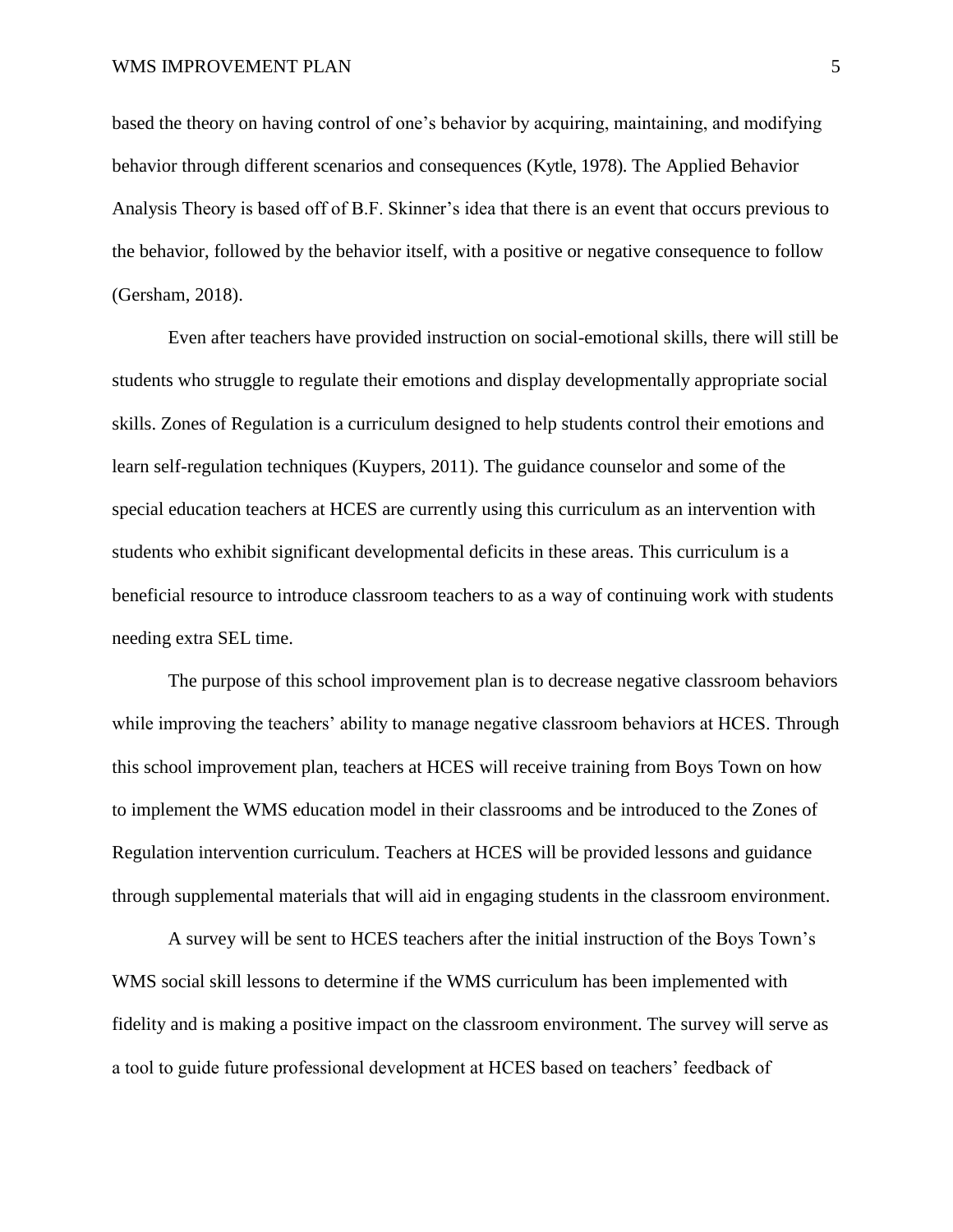supplemental materials needed to continue building social-emotional skills. Teacher responses will provide evidence of the level of extra professional development needed with socialemotional classroom interventions.

As part of this school improvement plan, a review of research was conducted. The purpose of the literature review was to examine how student behaviors impact classroom learning, to recognize the importance of explicit social-emotional instruction, and to delve into how social-emotional interventions improve the classroom learning environment. Bringing SEL research strategies in today's educational environment is critical for student success and teacher effectiveness. HCES will be trained in Boys Town Well-Managed Schools program and will receive professional development in SEL interventions with documentation of behavior office referrals.

## **Review of the Literature**

## **Behavior Impacts on Classroom Learning**

Teachers strive to create learning environments that are conductive to not just academic success, but also contribute to the development of socially and emotionally stable individuals. Durlack and his colleagues' (2011) conducted a study with 213 school based social-emotional learning programs ranging from kindergarten through  $12<sup>th</sup>$  grade. Their study examined how teaching social skills during the school day to all students impacted students' attitudes towards themselves and others later in life. The study examined how students performed emotionally, academically, and functionally in a community outside of the school setting. The findings of the study support the idea that students who master social skills have higher academic achievement and success in school. Research by McCollow and Hoffman (2019) found that having higher social skills leads to long-term positive effects on an individual's mental and physical health.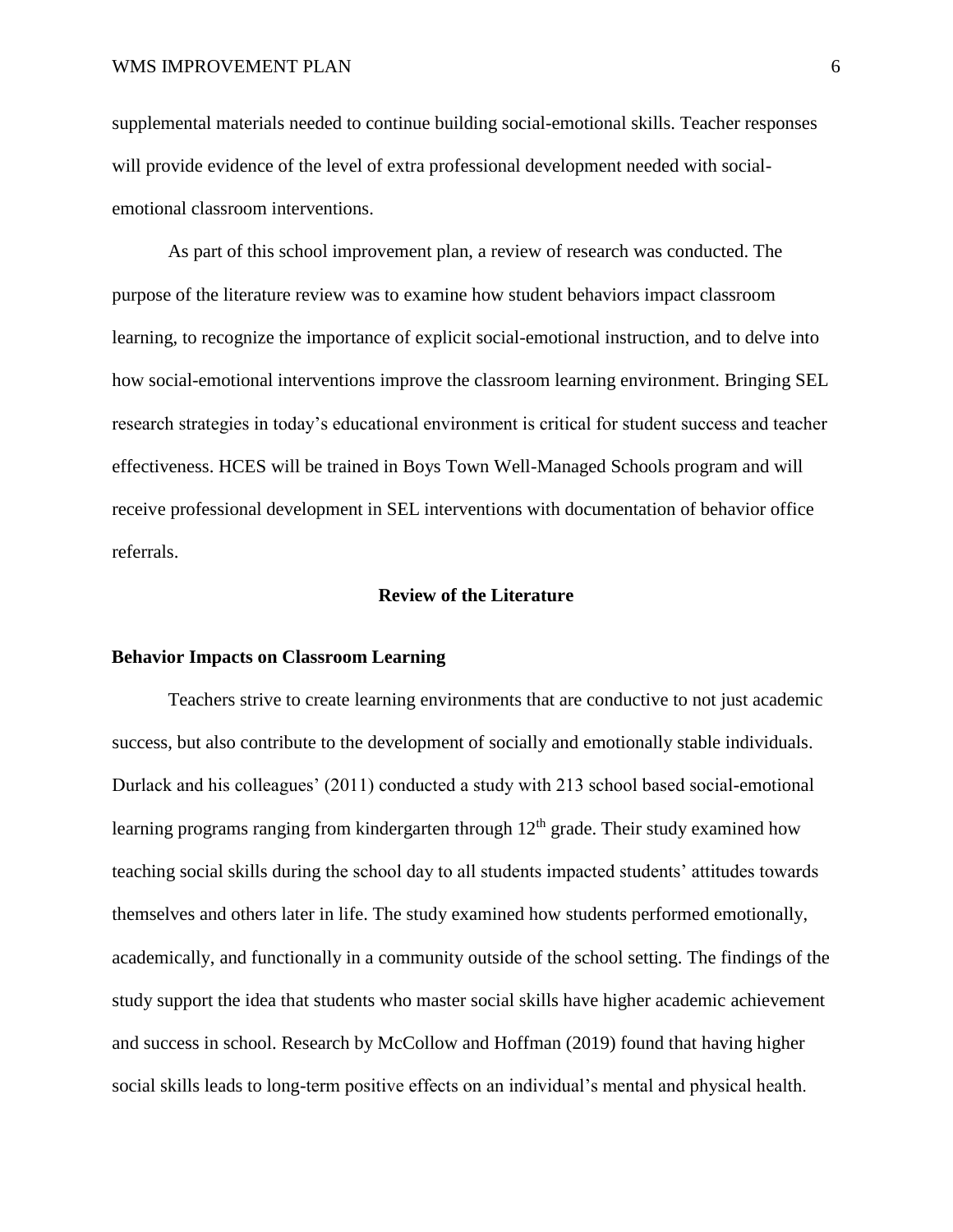Therefore, it is crucial that educators take time during the school day to teach social and emotional skills that will ultimately create a positive flourishing school environment with longterm effects.

An important factor effecting student success in the classroom environment, is the student-teacher relationship. Hensley et al., (2016) writes, "the more supportive and positive the climate, the easier it is to have an instructional environment that is motivating and rewarding for students" (p.18). When students feel comfortable, they are more willing to take risks and initiative in their learning. Part of students feeling comfortable in their classroom learning environment is having a positive relationship with their teacher. A positive relationship contributes to students following teacher directions and being more receptive to classroom expectations (Hensley et al., 2016). Based on a survey measuring students' academic, social, and intellectual engagement given to 32,322 students  $5<sup>th</sup>$  through  $12<sup>th</sup>$  grade across 93 different schools, Taylor & Parsons (2011) found that students who have had positive classroom experiences also have had relationships with teachers who helped develop their social and emotional skills. Teachers who build a positive rapport with their students, build cooperative working environments, model and have clear expectations are setting themselves up to have positive and effective learning environments (Simonsen, B., Briere, D. E., & Macsuga-Gage, 2012). Teachers who are kind, show empathy, have reciprocal levels of respect, listen to and accept students from all different backgrounds result in more accepting and worthwhile peer relationships (Hensley et al., 2016).

Another important factor of student success in the classroom learning environment, is the student's engagement level in the classroom. High classroom engagement levels have been found to have positive impacts not only in the classroom, but beyond the school walls as well.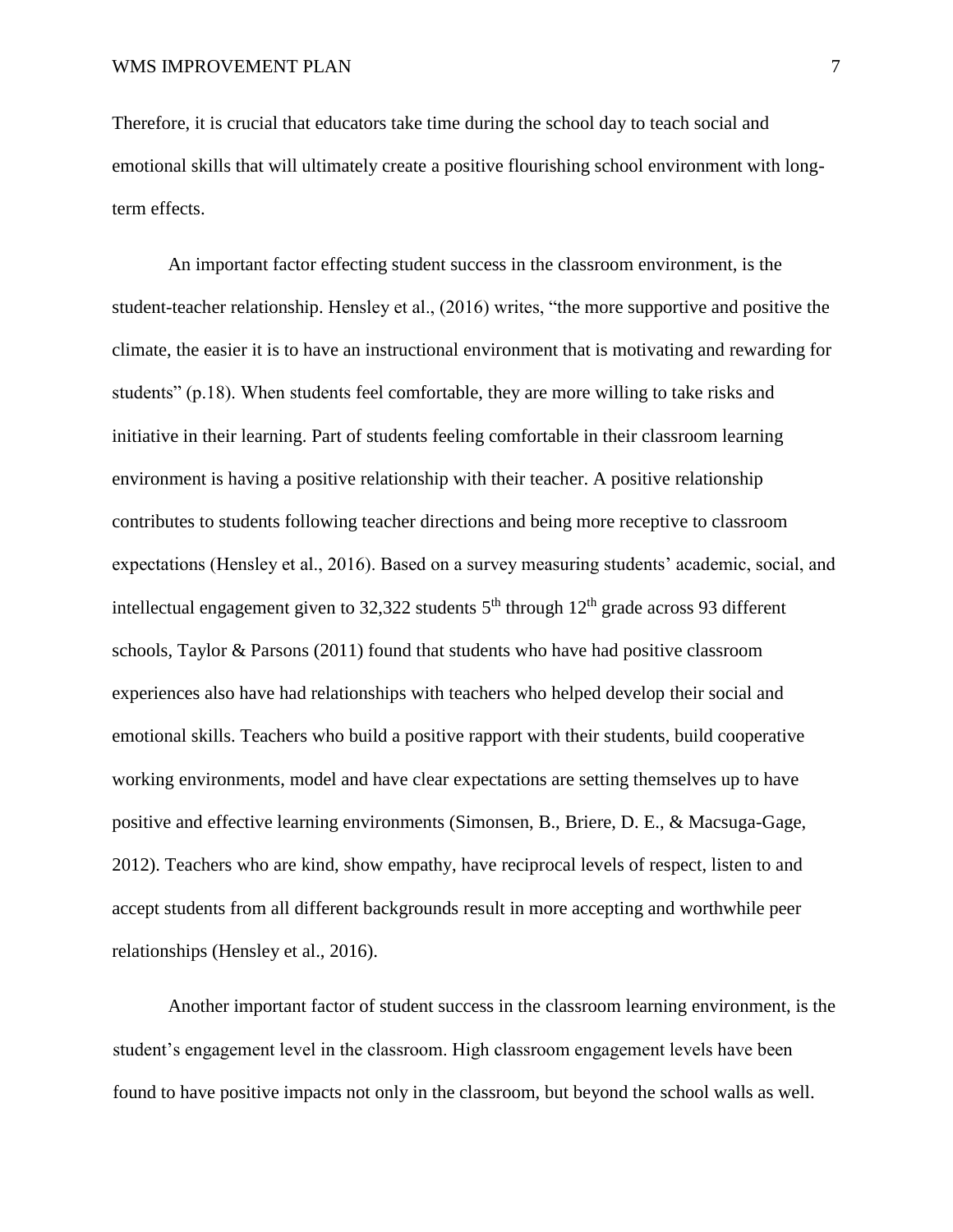Engagement levels can be displayed in the form of behavioral, cognitive, and emotional (Wang & Degol, 2014). Behavioral engagement is when students are focused and actively involved in the learning. Cognitive engagement is the mental capacity to plan ahead and accept challenges. Emotional engagement refers to the students' attitudes about their schooling experience (Wang and Eccles, 2012). According to Wang and Eccles (2012), "students who adhere to the school rules, avoid disruptive behaviors, and feel personally accepted and respected by others get better grades and aspire for higher education" (p.31). Wang and Eccles tracked and surveyed students from 23 different schools in grades  $7<sup>th</sup>$  through  $11<sup>th</sup>$  to measure their engagement in several different areas including academic achievement, educational aspirations, and school engagement. School engagement was defined as participation in the classroom and attitudes toward the work. Wang and Eccles' research (2012) highlights the value of social and emotional development in the academic setting.

Research by Hensley et al., (2016) confirms that students are able to do their best in classroom learning environments where students feel safe, are able to focus on learning with minimal disruptions, and where anxiety from negative peer behavior does not exist. The Centers for Disease Control and Prevention (2020) reports that one in six children ages two-six years old are diagnosed with a mental illness, including ADHD, Oppositional Defiant Disorders, and Anxiety. Since we know mental health illnesses impact students' behavior, ability to learn, and interactions with others, it is crucial for educators to understand these diagnoses and the impact they have on students' ability to learn. It is imperative that educators support these students to navigate the classroom environment and be proactive about teaching skills.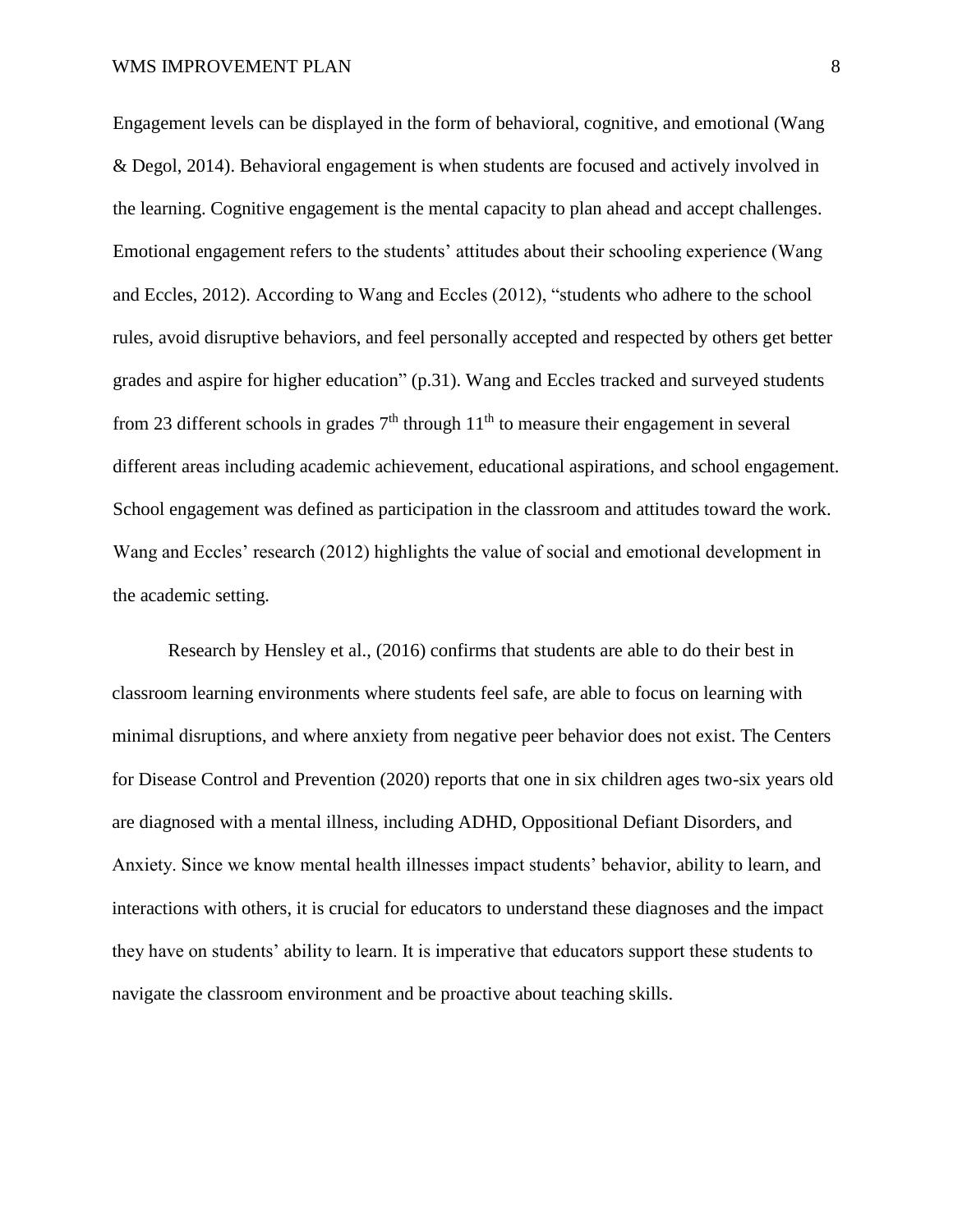## **Explicit Social-Emotional Instruction**

Often times it is assumed that students enter school understanding traditional social norms; however, this is not the case for many students in today's schools. Ashdown and Bernard's (2011) research of four kindergarten and first grade classrooms determined that teaching young students social and emotional skills through formal lessons had long term benefits spanning all the way through the children's schooling years. In their study, Ashdown and Bernard's (2011) selected two of the four classrooms to receive explicitly taught socialemotional lessons utilizing the *You Can Do It! Early Childhood Education Program* three times a week. The curriculum focused on confidence, persistence, organization, and emotional resilience. Students receiving the social-emotional instruction demonstrated significant improvements in controlling their emotions and getting along with peers. Students demonstrated gains in their academic engagement levels and displayed larger gains in reading level compared to the students who did not receive social-emotional instruction.

Simonsen and colleagues (2012) developed an action plan for a school wide implementation of social skills. They found that teaching social skills to students in a whole group setting had significant benefits, such as students feeling safe at school, decreasing problem behaviors, and improving academic achievement. Through the analysis of Simonsen and her colleagues' research, they discovered a consistent increase of positive social behaviors within the schools that had implemented social instruction. In their action plan, they recommend teachers explicitly teach and follow through with classroom social expectations that are observable and measurable by both the teacher and the students.

The Collaborative for Academic, Social, and Emotional Learning (CASEL), is an organization whose goal is to assist in promoting social and emotional learning (SEL) in schools.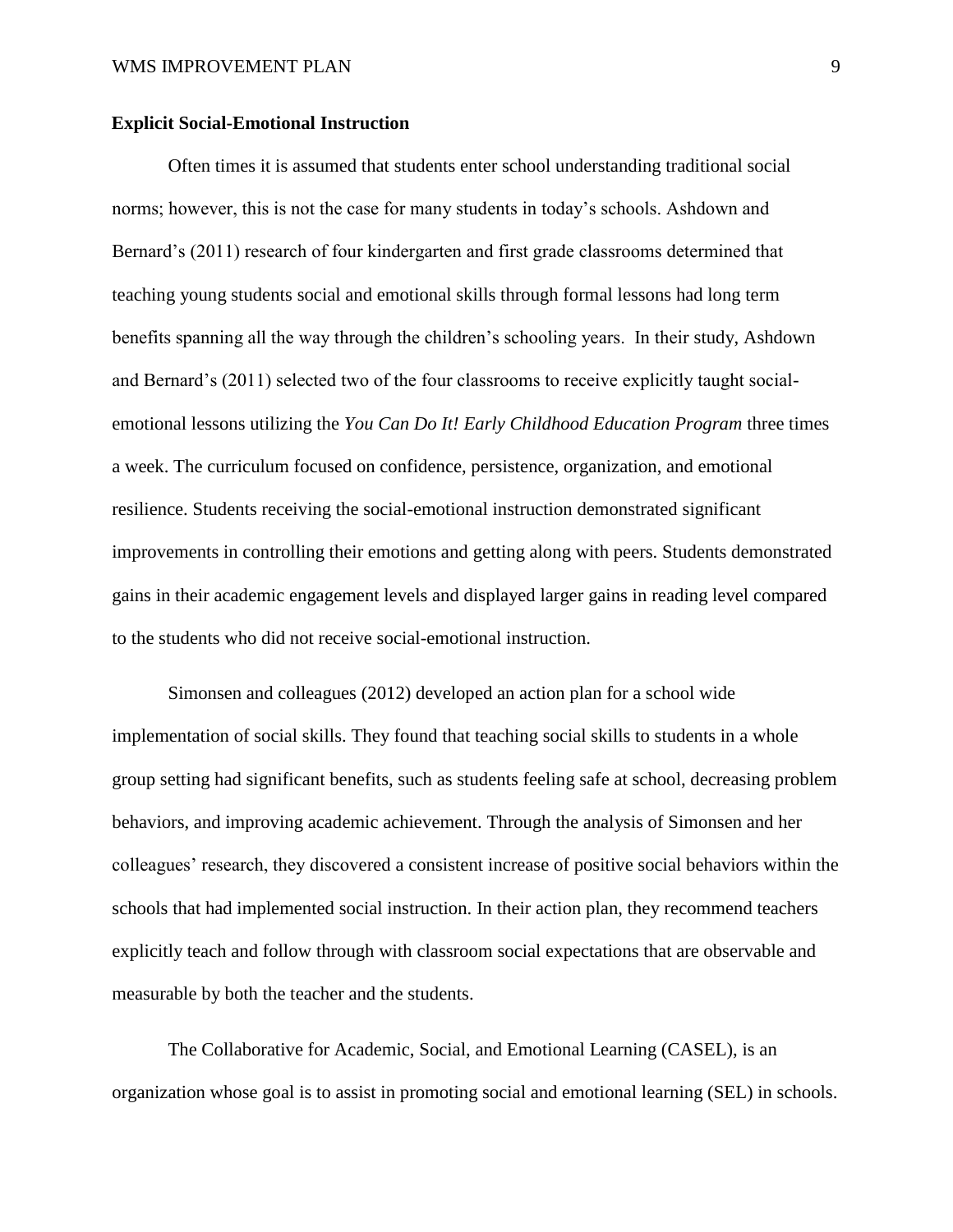## WMS IMPROVEMENT PLAN 10

CASEL utilizes scientific research data to advocate for implementation of SEL in classrooms at the state and federal level. (Gresham, 2018). The CASEL organization recommends that in addition to schools having a set of norms, individual classrooms should have their own norms and should set aside time to teach lessons focused on SEL specifically tailored to the age and make-up of the students in the classroom. Lessons include identifying emotions, setting goals, having empathy, dealing with stressful situations, communicating with others, problem solving, and being responsible (CASEL, 2020).

The Collaborative for Academic, Social, and Emotional Learning organization agrees with Simonsen and colleagues (2012) that teaching culturally relevant social-emotional skills based on the student population should start with schools implementing appropriate, school-wide behavior expectations at the beginning of the year. Explicit instruction for a well-managed school begins with teachers taking their students to the place they are addressing expectations for, such as the lunchroom or hallway, and then moving onto classroom expectations. Price and Steed (2016) recommend that students are part of the creation of classroom rules and expectations for the sake of student ownership and responsibility. They recommend that teachers teach classroom rules and expectations using positive wording that are age appropriate. Continuous reviewing of the classroom rules and expectations is key to consistent implementation.

Ashdown and Bernard (2011) noted in their research that SEL curriculum should be intentional, well organized, and implemented daily. Implementing SEL is not a one-time event but rather a continuous skill practice process. School staff play a big role in the success of the SEL implementation process where fidelity, consistency, and staff ownership influence the outcome of the program. Simonsen, B., Briere, D.E., & MacsugaGage (2012) found in their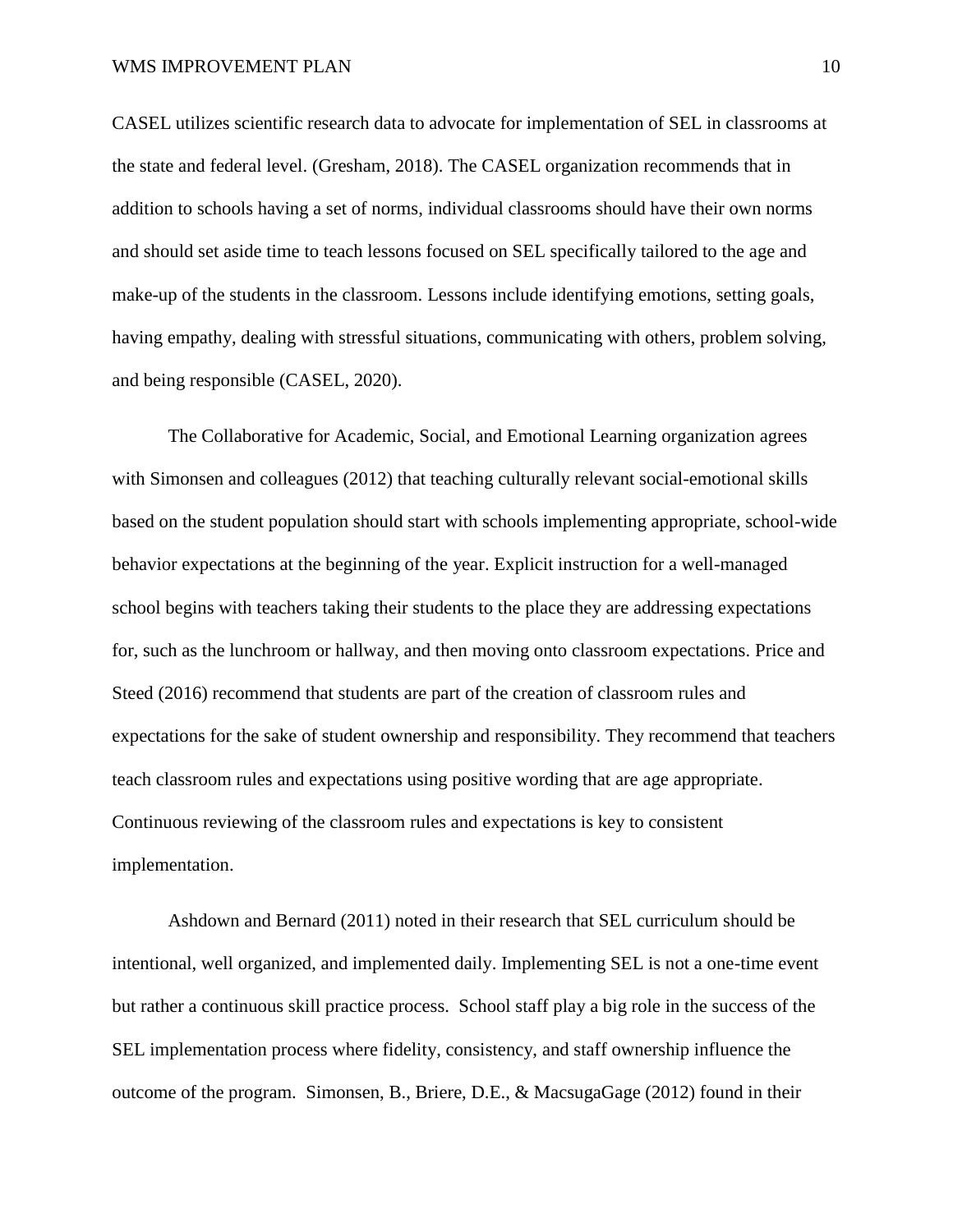research that student feedback including positive reinforcement for desired behaviors and corrective feedback attached to negative consequences, relies solely on the school staff. Blair, Fox, and Lentini (2010) studied a small group of preschool students who displayed challenging behaviors and difficulties following routines. The students received Positive Behavior Supports (PBS) as interventions that focused on teaching the appropriate behaviors that were expected of the students. The study concluded that by using PBS as an intervention, there were improved student behaviors and an increase in student engagement in the classroom.

#### **Social-Emotional Intervention**

Teaching social-emotional skills systematically works for a majority of students. Similar to the idea of academic tiers of interventions, the Collaborative for Academic, Social, and Emotional Learning (CASEL) organization (2020) found that SEL taught in a whole group setting is successful 80- 90% of the time. Using a whole group approach in teaching social skills creates an environment where students are interacting with one another and forming positive peer-teacher relationships, which ultimately creates a positive learning environment. Even after whole group instruction where the teacher has taught classroom rules and expectations, 10-20% of students will still need further SEL supports (CASEL, 2020). The students who fall into this 10-20% fit into the tier two category of intervention support where classroom interventions and supports are needed to aide in student success. In the tier two category, 3-5% of students will need to be placed in the tier three category where they will need personal, intensive behavioral and social skill instruction and support. Saeki and colleagues (2011) conducted a study involving 55 3rd grade students who received direct instruction in friendship building and impulse control. Of the 55 students in the study, there were nine students who seemed to need extra SEL support that received small group SEL instruction with lessons focused on friendship, self-control, and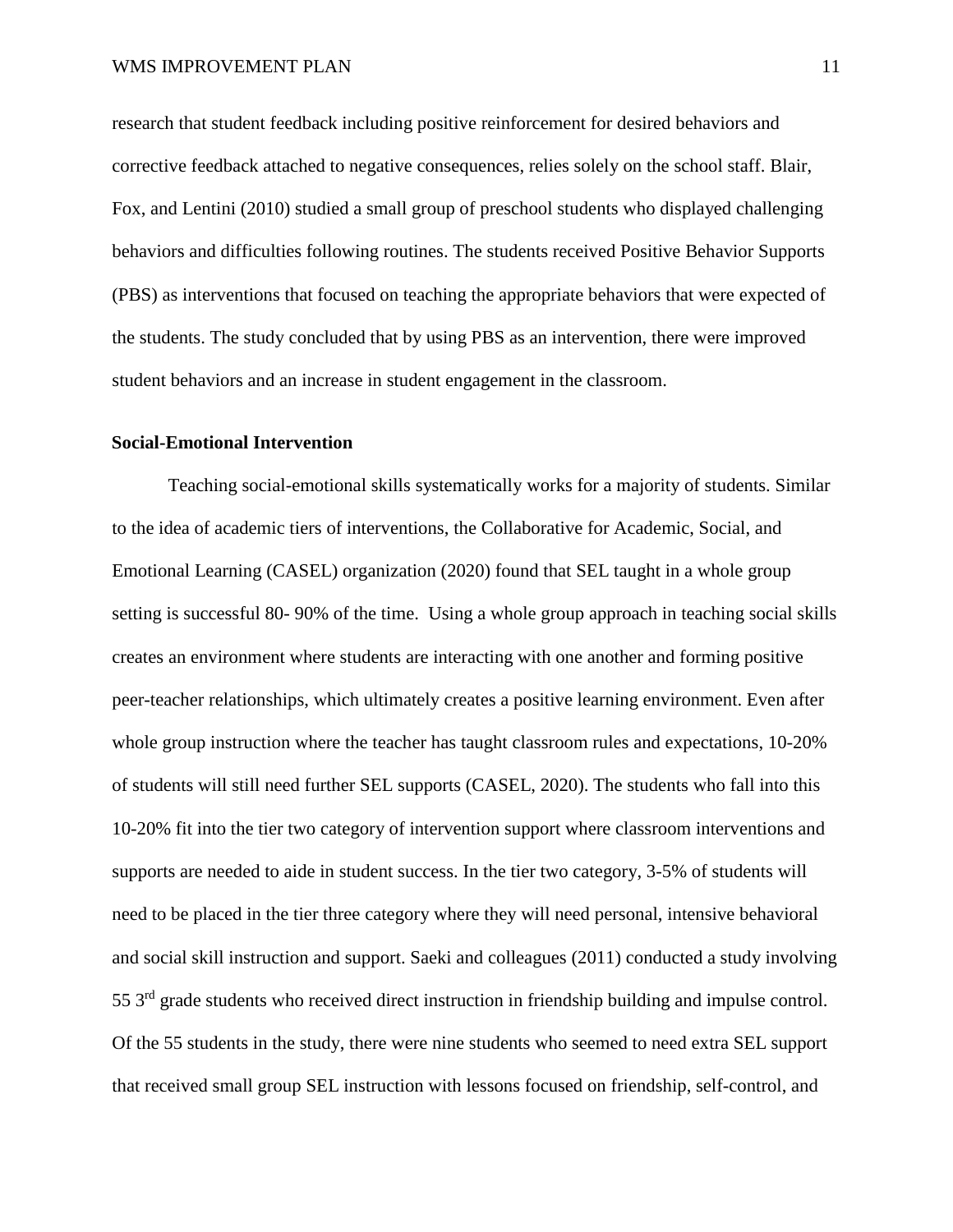other individualized skills for 15 weeks. After the 15 weeks, eight of the students showed behavior improvements and one student was targeted as needing further individualized emotional supports. Saeki and colleagues (2011) concluded their research noting that teachers are key to SEL implementation and recommend that teachers take a proactive approach in teaching socialemotional skills in the classroom. A proactive approach in teaching social-emotional skills in the classroom encourages teachers to have ownership in student skill development, strive to be consistent in implementation and to feel empowered to eliminate the classroom interruptions of tier two and three behavior students.

When teachers are planning interventions, it is important to distinguish between the different reasons for students being deficient in social skills. There are acquisition deficits where children lack the knowledge or ability to perform social expectations for a given situation (Gresham, 2018). Students are unaware of what is acceptable or are not able to differentiate what is happening from another social situation. Pears and colleagues (2014) completed a study with early childhood students transitioning into school from 39 low income families to see how an intervention program teaching early literacy, social skills and self-regulation would impact their school performance. Pears and colleagues (2014) found that the students who received socialemotional intervention explicitly teaching social expectations displayed an increase in how they were able to positively respond to peers and control their behaviors.

Another social-emotional deficit area is when a student is aware of the social expectations, but is unable to appropriately meet the expectations in a given situation and is referred to as a performance deficit whereas a student is lacking the ability to perform social skills despite having the knowledge (Gresham, 2018). Students displaying performance deficits need time to practice their pre-taught social-emotional skills in authentic settings. Research by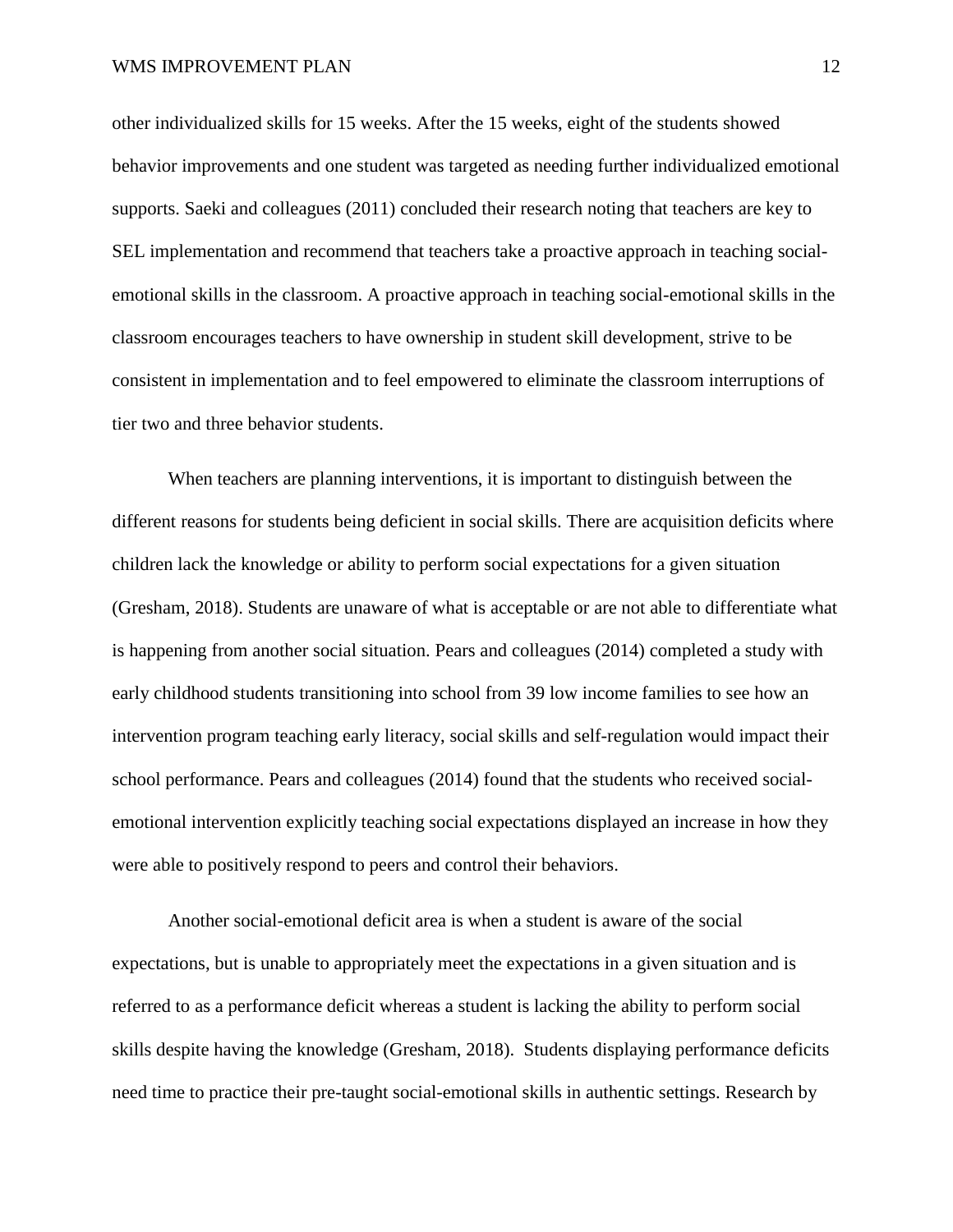Hensley and colleagues (2016) found that it is important that classroom teachers pay close attention to the antecedents, conditions leading up to the student's behavior and consequences of the behavior, events or changes that occur after the behavior such as positive reinforcement or negative punishments.

Yack (n.d.) studied the impact of implementing The Zones of Regulation curriculum as a SEL intervention with six kindergarten students who were identified by their teachers and assistant principal as students' needing extra support in self-regulation skills. The study showed a positive increase in these students' ability to identify triggers, utilize tools to help regulate emotions, and stay on task. Yack's (n.d) study reinforced the benefits of social-emotional interventions in the classroom. Montroy, Bowles, Skibbe, McClelland, & Morrison (2016) describe part of self-regulation as the ability to focus, process current situations with prior knowledge available, and ignore distractions when following multi-step directions. Montroy, Bowles, Skibbe, McClelland, & Morrison (2016) assessed the development of self-regulation skills in the classroom environment of 1,386 students in preschool through 1<sup>st</sup> grade. They noted, "children who begin kindergarten with lower levels of self-regulation skills also lag in math and literacy skills through sixth grade" (p.14). Aras (2015) examined how the skill of self-regulation is a fundamental skill for students to develop because of the positive impacts it has on students' social and academic success in the classroom. Aras (2015) notes that students who struggle to self-regulate have difficulties sitting and listening to teachers, following directions, and working well with others which further supports Yack's (n.d) research on the importance of providing SEL interventions for tier two behavior students.

Yeueng and colleagues (2016) examined research supporting the need for behavior interventions for students displaying high-risk behaviors. In their review, they indicate the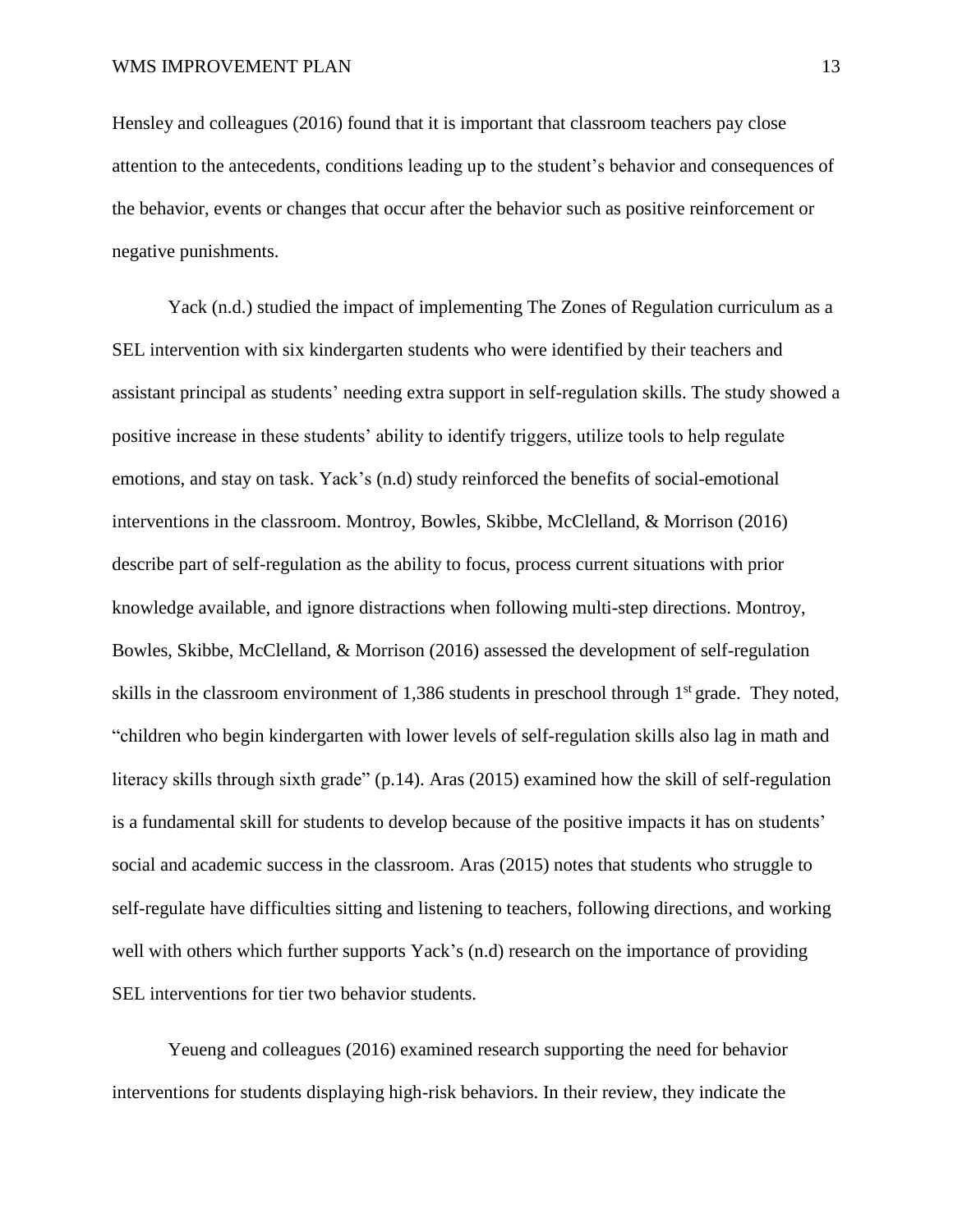## WMS IMPROVEMENT PLAN 14

importance of providing modifications to the environmental structure in addition to small group social-emotional instruction. Withey (2018) reviewed previous research on environmental interventions completed with early childhood students and based on the findings suggests teachers enhance the classroom environment by providing visual supports for students' routines and incorporate other nonverbal cues for student expectations. Withey (2018) recommends teachers use explicit and direct language with students who display social-emotional deficits to convey the exact expectations for a given situation. Other instructional strategies Withey (2018) recommends teachers include during social-emotional interventions are modeling and social stories.

Social-emotional modeling for tier two behavior students can be done authentically throughout the day, be imbedded in students' play and games, or be teacher planned situations engaging students' in social-emotional skill deficit areas (Withey, 2018). Meany and Teeling (2016) conducted research with five kindergarten through  $2<sup>nd</sup>$  grade students who were identified as having low social skills and as being disruptive to the classroom. Students in the study received social-emotional interventions using Adlerian play therapy which focuses on a child learning through natural forms of play. After at-risk students received Adlerian play therapy interventions, the students exhibited improvements in positive behaviors and were able to maintain socially acceptable behaviors.

Social stories are another way where teachers are able to provide social-emotional instruction for students. Pekdogan (2016) studied 60, five to six-year-old students receiving instruction from the Story-Based Social Skills Training Program. This program utilizes music, drama, storytelling, and writing to address social skills such as communicating, solving emotional problems, and following rules. Pekdogan (2016) highlights how students are able to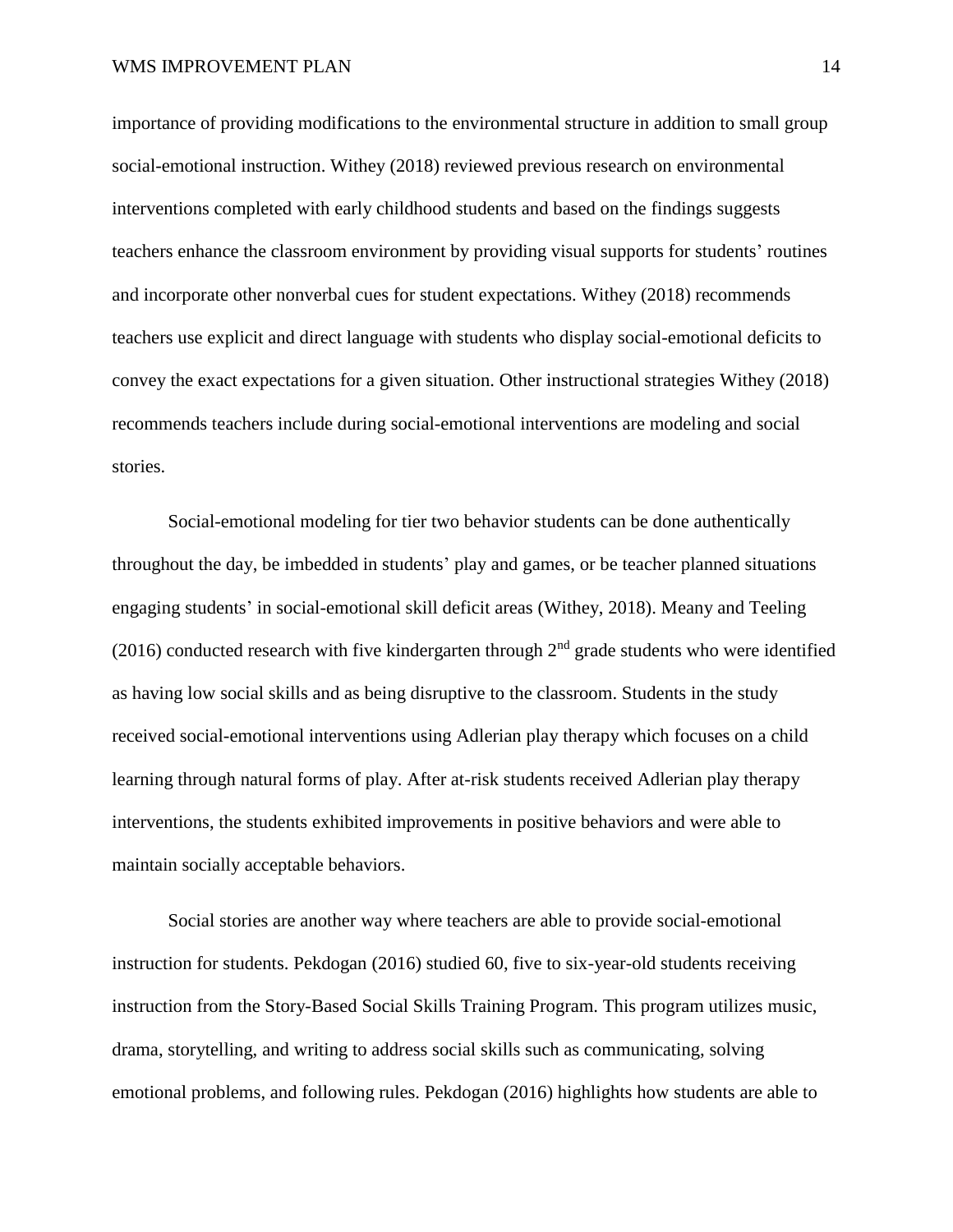discuss their emotions, learn about problem solving, and understand social-emotional traits from the characters introduced in stories. The control group of students in Pekdogan's (2016) study displayed positive social improvements after completing the interventions from the Story-Based Social Skills Training Program.

# **Need for Plan**

# **District Information**

Harlan Community School District is located in rural Southwestern Iowa where eight communities form one school district with Harlan being the largest community. The community of Harlan has a population of 5,000 people with 95% being of the white race and a poverty level of 9%. Harlan Community Elementary School (HCES) houses 700 students, preschool-5<sup>th</sup> grade with not a large of diversity; approximately 44% of the students qualify for free and reduced lunch and 14% of the students are on Individual Education Plans (IEP). According to the Iowa Department of Education (2019), HCES students are ranked high performing in literacy and math state assessment scores.

# **District Need**

At the beginning of the 2018 school year, HCES primary grades (preschool- $2<sup>nd</sup>$  grade) and intermediate grades  $(3<sup>rd</sup>-5<sup>th</sup>$  grade) combined as one conglomerate under a single principal due to budget cuts. During the school budget cuts, Harlan Community School District was deliberate about listening to the concerns of the teachers in terms of the increased need for behavior management and student behavioral supports in the district. The school district hired a behavioral instructional coach and dean of students who serves as the first line of defense in dealing with behavioral students. Behavioral data was gathered for the 2019 school year and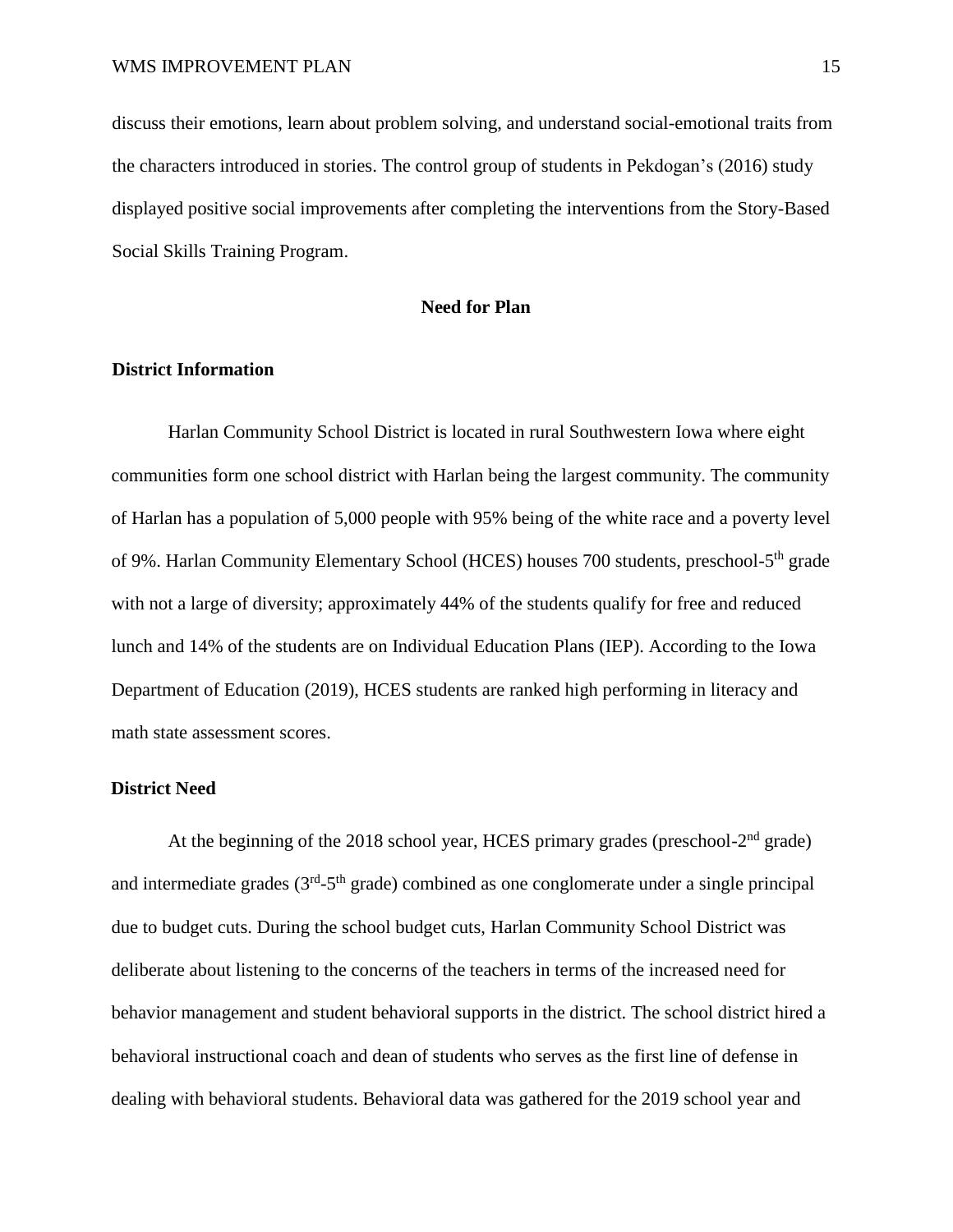during the first quarter of the school year 52 office referrals were documented. During second quarter, the number of office referrals increased from 52 to 115 and by third quarter, 91 office referrals were documented. Data was not collected for fourth quarter of the 2019 school year because of the Covid-19 pandemic. Student behavior data based on the number of office referrals that was collected over the 2019 school year, demonstrated the need for strong leadership focusing on a school-wide behavior management program for all grade levels at HCES. The need for a school-wide behavior management program included teacher trainings, time for classroom implementation, and teacher resources for social-emotional interventions.

During the 2019 school year, one teacher from each grade level 1<sup>st</sup> -5<sup>th</sup> was selected to be part of the Iowa State University grant funded study on Boys Town Well-Managed Schools training. The two-day training included teacher follow up observations and communication about continuous classroom environment improvements teaching students appropriate school expectations and building positive relationships focusing on correcting inappropriate student behaviors. Building upon the success of the selected teacher training and implementation of the Boys Town Well-Managed Schools program, the need for all of the teachers and staff at HCES to be trained in the program remains. In addition to training all staff in a school-wide SEL program, supplemental resources will need to be provided based on the needs of the teachers to continue implementing SEL throughout the 2020-2021 school year.

# **Goals for Plan**

The goal for this school improvement plan begins with the implementation of the Boys Town Well-Managed Schools training program at HCES to decrease the number of office referrals in each quarter of the 2020-2021 school year. The first part of the plan will include having a consistent school-wide curriculum focusing on building positive relationships and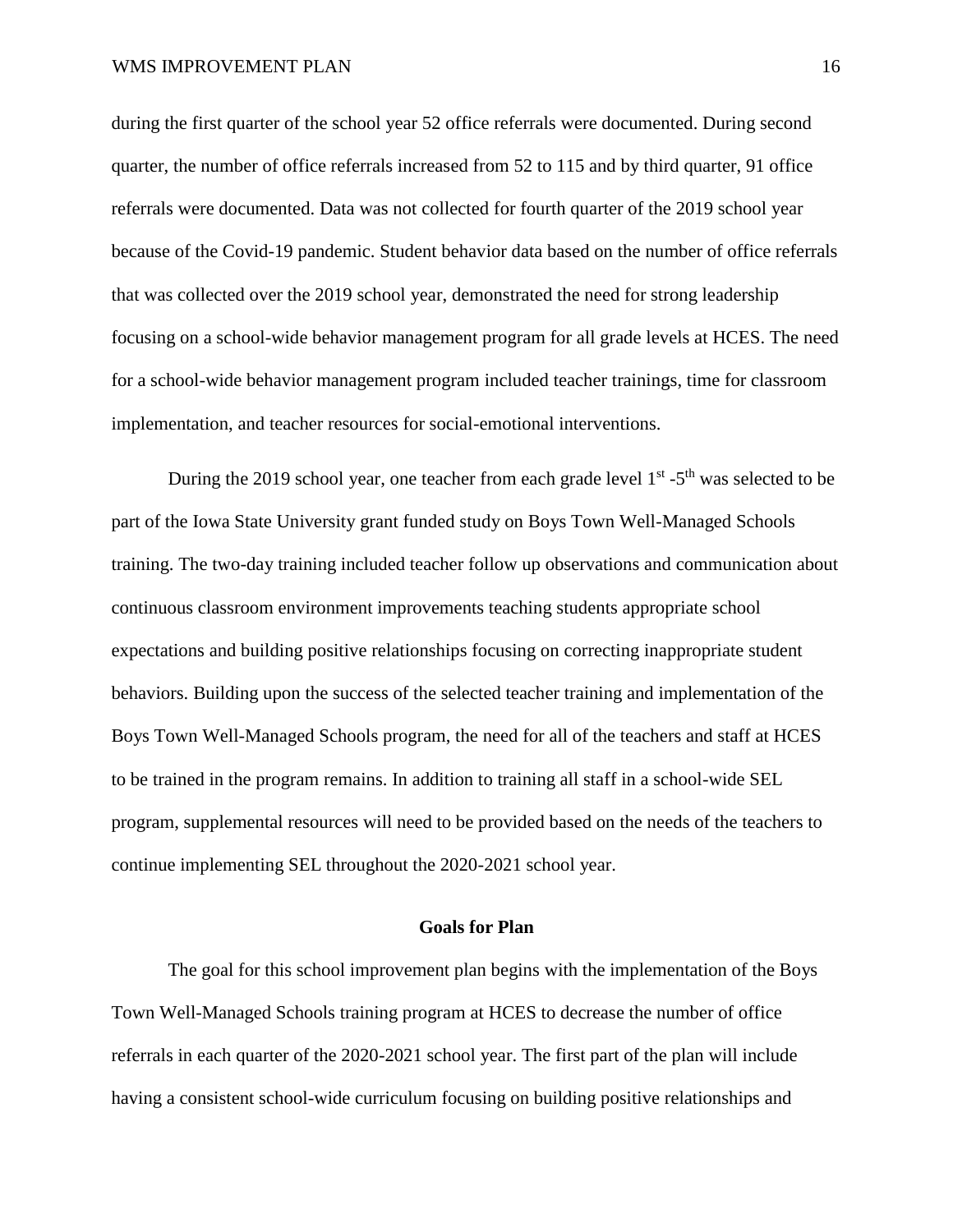## WMS IMPROVEMENT PLAN 17

teaching expectations in order to create a safe learning environment. The next step in the plan will be to provide teachers with guidance and resource ideas to implement interventions for students who struggle to pick up on social-emotional skills taught during large group instruction.

By providing teachers with training, resources and materials, it is predicted that teachers will see improvements in their students and personally feel more equipped to handle behavior students when needed versus calling the office to have the student removed via office referral.

HCES will be working to ensure that all students are meeting the employability skills set out in the Iowa Core by building SEL time into the daily schedule and by providing SEL interventions to allow time for tier two students to reflect on their emotions and practice their social skills. The  $21<sup>st</sup>$  Century skills from the Iowa Core (2010) curriculum focuses on the skills that students need to be successful including academics, social and emotional skills, teaching students to be flexible, caring, productive, and collaborative individuals. The goals of the  $21<sup>st</sup>$ Century skills are to develop students to be citizens who positively contribute to society.

Harlan Community Elementary School has a clear plan in how to decrease negative behaviors in the classroom while transforming the classroom environment in a positive way. When reflecting on data, it is known that if students are not in the classroom they are not learning new curriculum. In order for student scores to go up, it is imperative that behavior students are spending less time in the office and more time with their peers learning.

# **Plan Implementation**

HCES ended the 2019-2020 school year with a three-day training for all teachers in the Well-Managed Schools curriculum from Boys Town. During the 2020-2021 school year, the dean of students will provide a refresher for all teachers and staff during the professional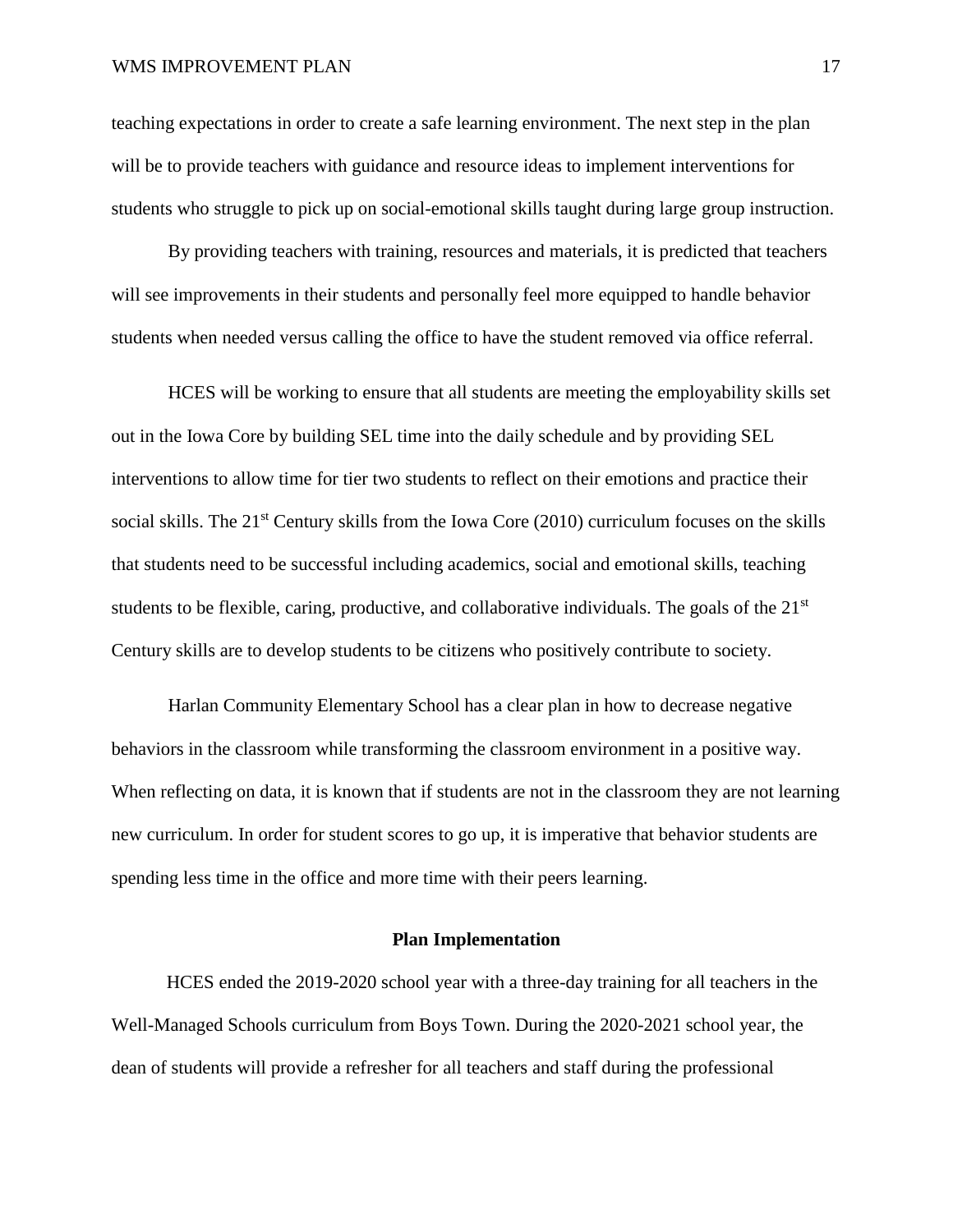development days prior to the students starting school. Because an important part of teaching students academic and social-emotional skills is creating a comfortable environment with healthy relationships, staff will read the chapters *Building Relationships* and *Problem Solving* from *Well-Managed Schools: Strategies to Create a Productive and Cooperative Social Climate in Your Learning Community* (Hensley et al., 2016, Taylor & Parsons, 2011, and Simonsen, B., Briere, D. E., & Macsuga-Gage, 2012). These chapters focus on creating nurturing environments where the teachers are modeling and building relationships that allow students to feel respected and comfortable enough to take risks and solve their own problems (Hensley et al., 2016). All staff members were provided a copy of the book during the training last spring. Included in the staff refresher training is a review of how the teachers are expected to handle negative student behavior incidents in the classroom by using corrective strategies with the student rather than call the office as the first choice. The corrective strategies include offering the student some cool down time, explicitly pointing out the behavior needing to be corrected along with the desired behavior choice, displaying empathy, providing praise, and explaining or relating the importance to real life (Hensley et al., 2016).

Once students start the school year, the dean of students will provide teachers with a scope and sequence of focus skills to be taught in all of the classrooms for the first six weeks of school (Appendix A). The Collaborative for Academic, Social, and Emotional Learning (CASEL) highly recommends schools take time at the beginning of the year to teach rules and expectations. Teachers will be provided with posters to hang up in their room as they teach the skills and to serve as reminders of what students must do step-by-step to show they are appropriately demonstrating the social skill. For example, if the skill is to follow directions, the student will look at the person talking, listen to what they are saying, think or say "okay", and go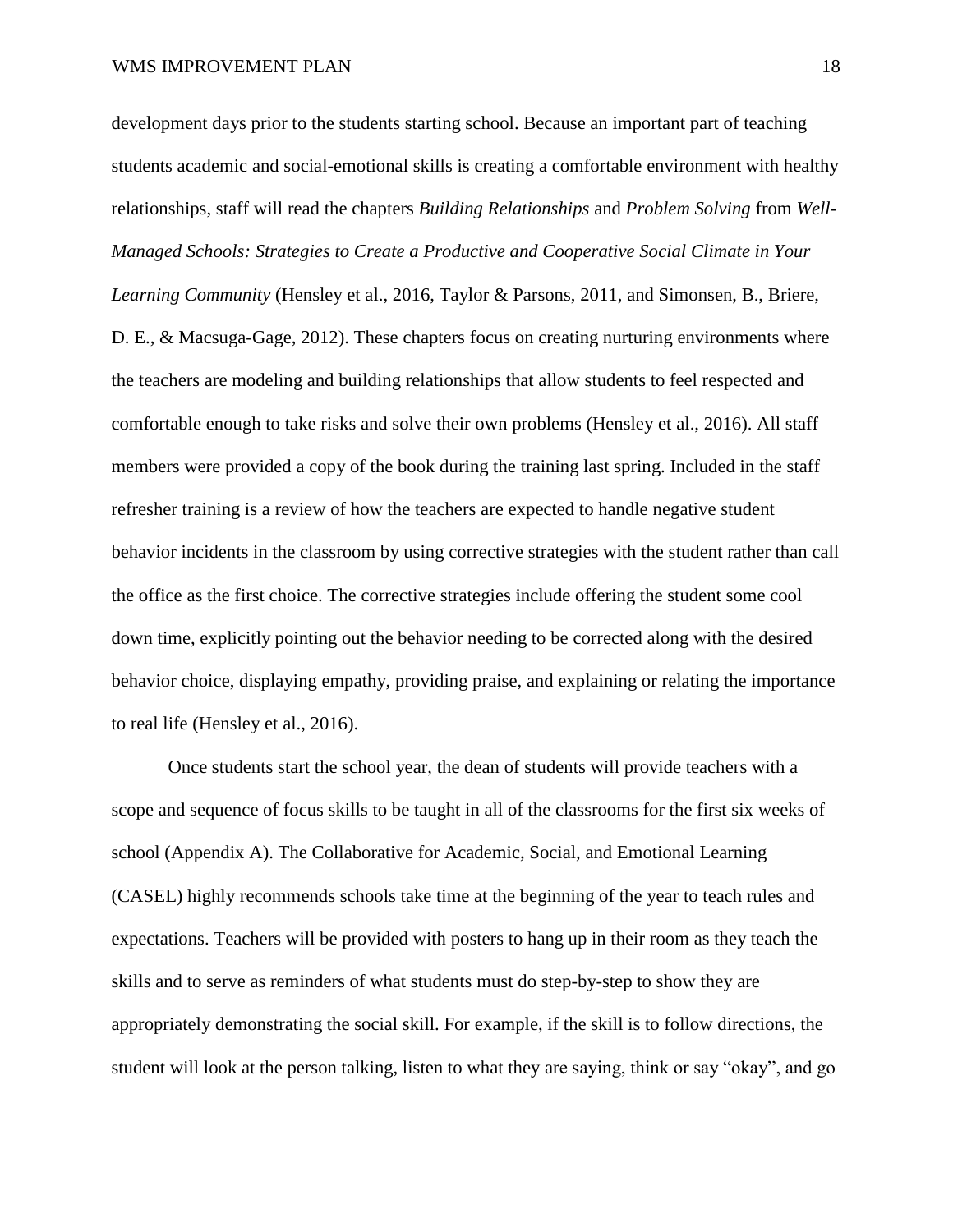right away to follow the direction. All classrooms will have scheduled time from 8:00-8:15 to work on social-emotional skills. Teachers will receive weekly e-mails from the dean of students with supplemental ideas and suggestions on how to teach WMS skills using story books or YouTube videos. Research by Ashdown & Bernard (2012) and Simonsen, Briere, & Macsuga-Gage (2012) suggest that teachers should not assume children know what is expected of them and suggests that teachers take the time to teach classroom rules, expectations, and social skills at the beginning of the school year and several times throughout the year. Teachers will continue to use the allotted morning time to build positive relationships with the class and address the SEL needs specific to their classroom.

Currently HCES does not implement any SEL interventions in the classroom environments, so during the November professional development sessions, staff will be introduced to the Zones of Regulation curriculum. The guidance counselor and special education teachers are the only ones at HCES using the SEL interventions at this time with the tier two and three behavior students. The implementation of the SEL intervention in the classroom environment would teach students how to identify their emotions and size up the problem, reflect on their actions and how they have impacted the people around them, and discover strategies to calm themselves (Kuypers, 2011). Introducing staff to the Zones of Regulation lessons and resources will provide teachers with the knowledge on how to guide learning for students who are needing tier two SEL intervention reinforcement in the classroom. Conroy and colleagues (2019) did a four-year study with 186 early childhood teachers, where they trained half of the teachers in the social-emotional curriculum and watched to see if the training and implementation of the curriculum in the classrooms impacted teachers' effectiveness in socialemotional instruction, classroom quality, and teacher self-efficacy. The results of the study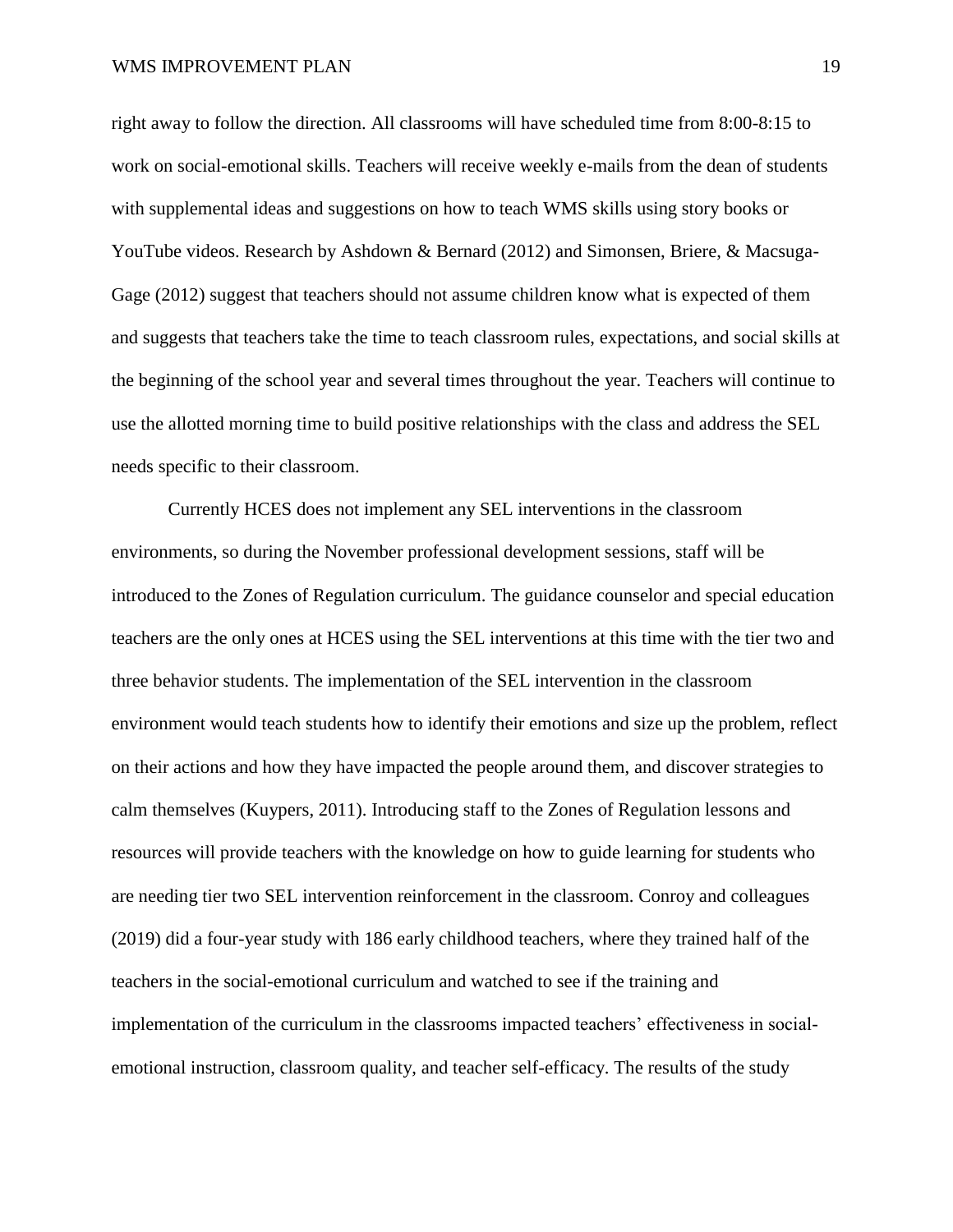showed that the teachers who implemented the social-emotional training in the classroom reported positive improvements in teacher attitudes and competency in dealing with negative student behaviors in the classroom.

Barriers in this school improvement plan and the professional development training sessions exists with the current Covid-19 pandemic because of the urgent demand for training in on-line learning and training possibly lowering the urgency for the SEL training. Purchasing each teacher, a Zones of Regulation curriculum book is a financial concern, because the extra school funding is being directed toward improving technology for on-line learning during the pandemic.

Another barrier for implementing this school improvement plan is the ownership individual teachers at HCES have and the fidelity in which lessons are taught. Harlan Community Elementary School teachers completed a Google Form survey (Appendix B) in November, 2020 answering questions about the implementation of WMS in their classrooms. The survey asked the teachers about what additional supports were needed, and how they felt the classroom environment had been impacted. According to the WMS lesson scope and sequence (Appendix A) provided by the dean of students, teachers were to have completed all of the WMS social expectation lessons by the end of October 2020. Upon completing the survey administered in November 2020, 75% of the 23 teachers who responded had taught all of the WMS lessons. Of the 23 teachers, 48% indicated an interest in having more SEL training for interventions to provide for tier two students. A barrier exists when teachers are unwilling to implement the WMS curriculum with fidelity and provide research-based classroom interventions.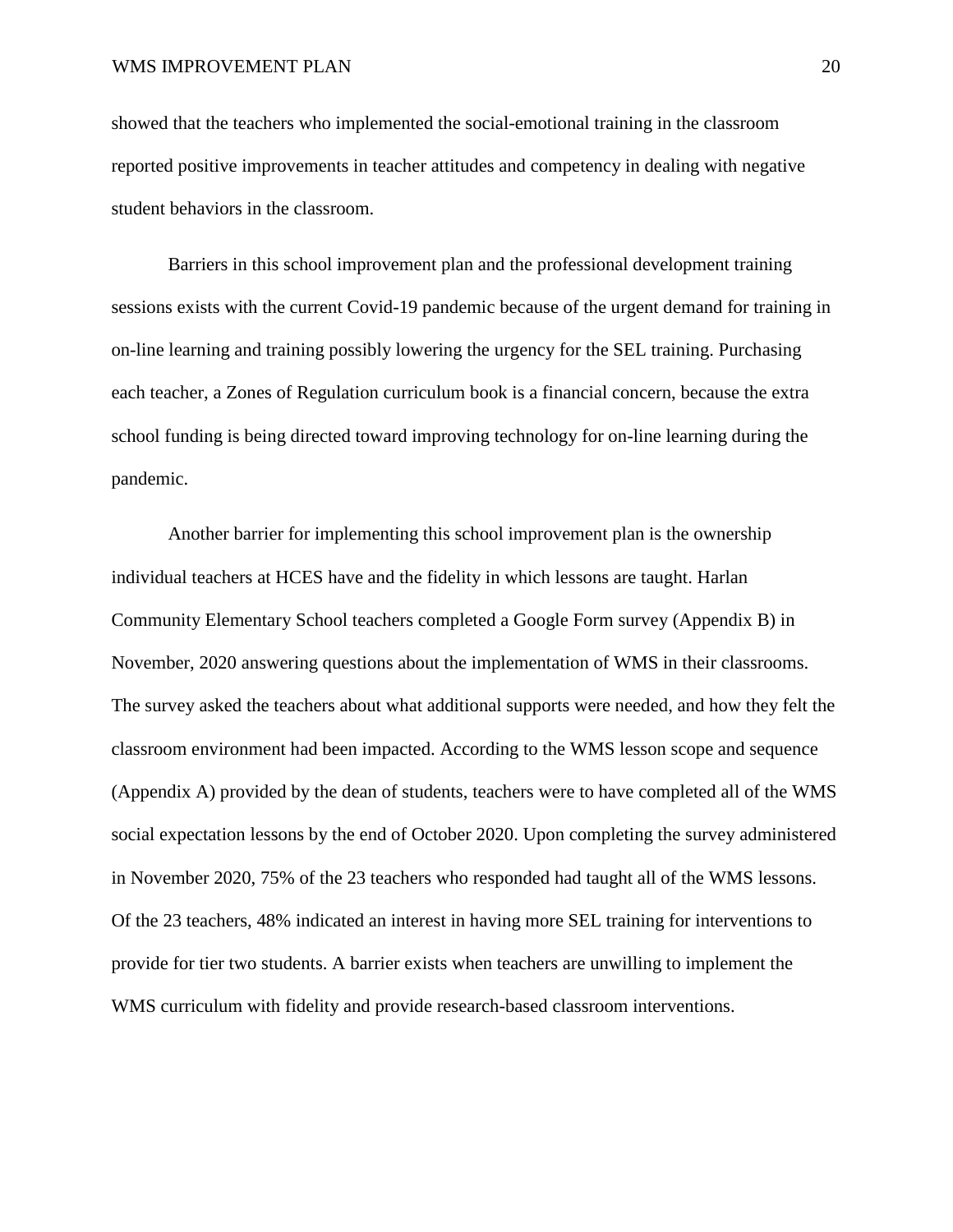## **Assessment**

Data will be collected on behavioral office referrals during the 2020-2021 school year, collected quarterly by the dean of students and compared to the 2019-2020 office referral data. Office referral data will be compared for first quarter and all but the last week of second quarter due to class deadlines. Throughout the 2020-2021 school year, office referral comparisons will be made quarterly to observe if the number of office referrals appear to be impacted by the corrective strategies' teachers are using in their individual classrooms. Data will be shared with HCES teachers and staff to recognize and celebrate the efforts made with a decrease in office referrals or to be shared as motivation for continual growth in the case of an increase in office referrals.

Teacher data will be gathered utilizing a Google Form survey in the fall and spring of 2020- 20221. The survey was sent to HCES teachers in November 2020, with questions regarding the WMS curriculum implementation in classrooms, teachers' desire for additional supports, and teacher attitudes of the curriculum's impact on the classroom environment. Data collected from the survey responses will help guide what future steps need to be made to continue to provide support and materials in teaching SEL skills to HCES teachers.

## **Conclusion**

HCES, as well as many schools from across the nation have experienced an increase in behavioral problems that have stunted the educational progress of students within their classrooms. Since the combining of buildings and new administration, HCES has needed coherent school wide behavior expectations and a cohesive plan for dealing with behaviors. The teachers at HCES have expressed the desire to keep students in the classroom learning with minimal disruptions to peers in order to create an optimal learning environment for all students.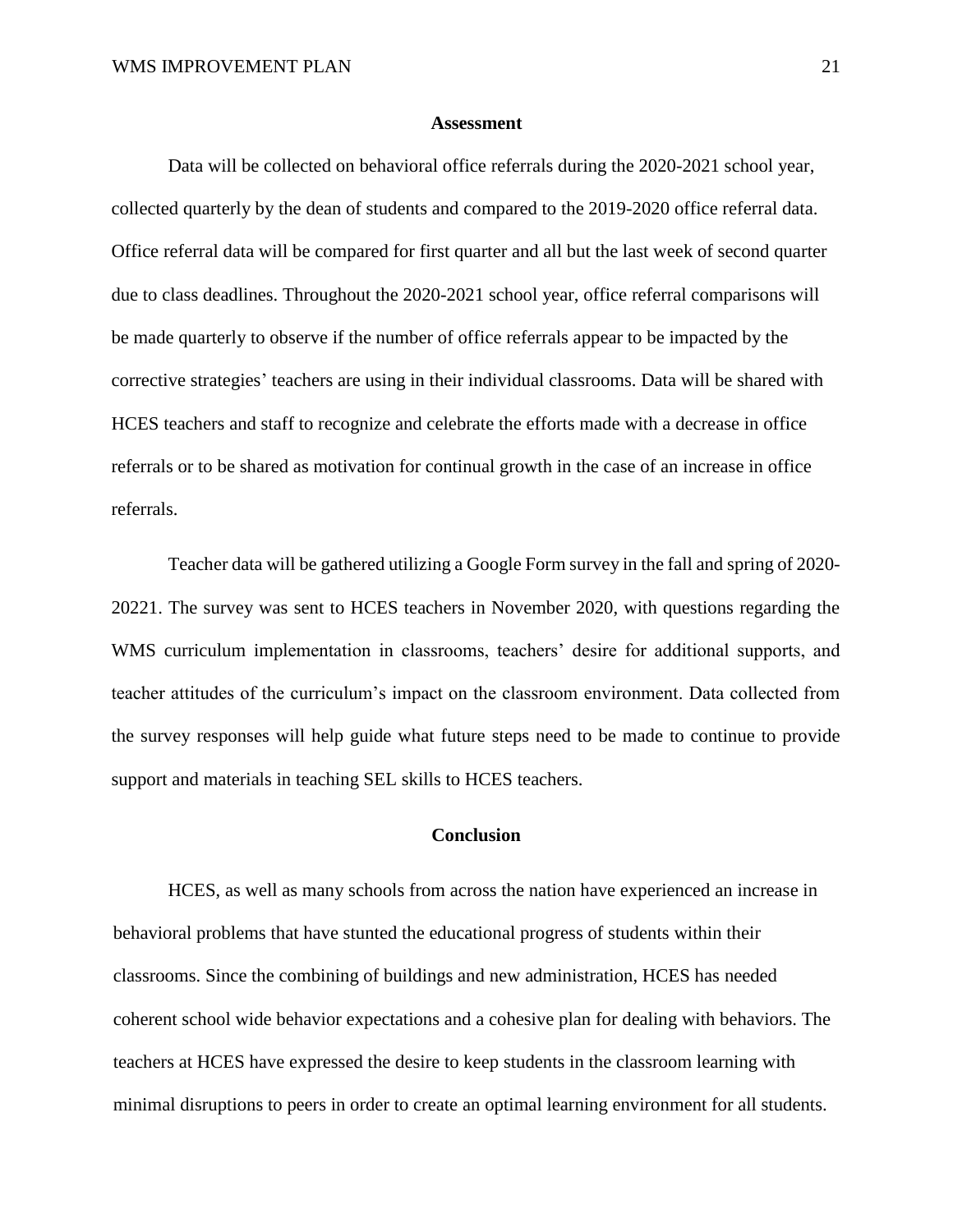As part of the HCES behavior plan for the 2020-2021 school year (Appendix C), teachers have received training on the Boys Town Well-Managed Schools (WMS) program in May 2020 and will complete a refresher training in August 2020. After being provided with WMS lessons and time in the day for implementation, 79% of the HCES teachers who completed the survey in November 2020, felt that their classroom management has improved. In addition to being trained in WMS, teachers will be introduced to Zones of Regulation as an intervention option for tier two students who need another layer of behavioral and emotional support in the classroom environment. In November 2020, 56% of the teachers who completed the Google Forms survey, reported an interest in having more supplemental SEL materials available to utilize during the allotted SEL time; therefore, additional SEL resources will continue to be shared with teachers.

Data collection on office referrals will continue to be reviewed throughout the 2020-2021 school year in order to plan further training ideas and to create a 2021-2022 behavior action plan. Although it is impossible to eliminate disruptive behavior completely, HCES will continue to work to create the best learning and teaching environments to support teachers and to develop well rounded students who are able to socially interact positively with others.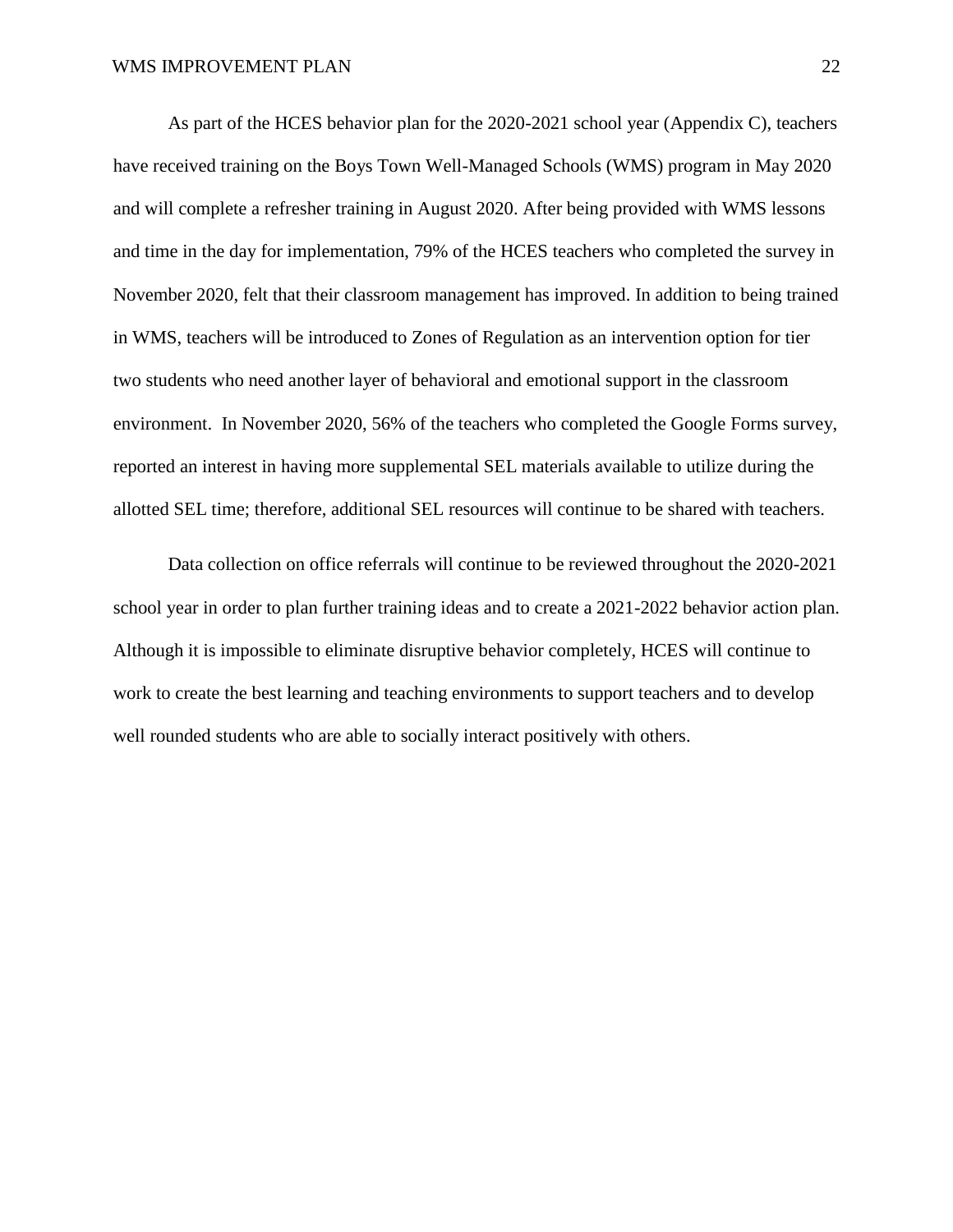# **Appendices**

| Week                               | <b>WMS Skills</b>                                 |
|------------------------------------|---------------------------------------------------|
| Week 1: August 24 - 28             | wearing a mask<br>$\bullet$                       |
|                                    | washing hands                                     |
|                                    | greeting others                                   |
|                                    | getting teacher's attention                       |
| Week 2: August 31 - September 4    | following instructions                            |
|                                    | listening                                         |
|                                    | asking for help                                   |
| Week 3: September 8 - 11           | having a conversion                               |
|                                    | working with others                               |
|                                    | appropriate voice tone                            |
| Week 4: September 14 - 18          | staying on task                                   |
|                                    | asking permission                                 |
|                                    | making an apology                                 |
| Week 5: September 28 - October 2nd | sharing something                                 |
|                                    | disagreeing appropriately                         |
| Week 6: October 5th - 9th          | accepting criticism or a consequence<br>$\bullet$ |
|                                    | accepting compliments                             |
| Week 7: October 12th - 16th        | accepting no for an answer                        |
|                                    | keeping hands to self                             |

# Appendix A: Well-Managed Schools Skill Scope and Sequence

# Appendix B: Well Managed Schools Google Forms Survey

1. I have taught all of the Well Managed Classroom (WMC) expectations

None- All

2. I reference the expectations outside of the lesson verbally or by referring to the posters.

Never-Daily

- 3. I use supplemental materials to help teach expectations. Select all that all apply Videos, Books, On-line books, Social Stories, Other, None
- 4. I would like more supplemental materials to utilize teaching expectations with my class.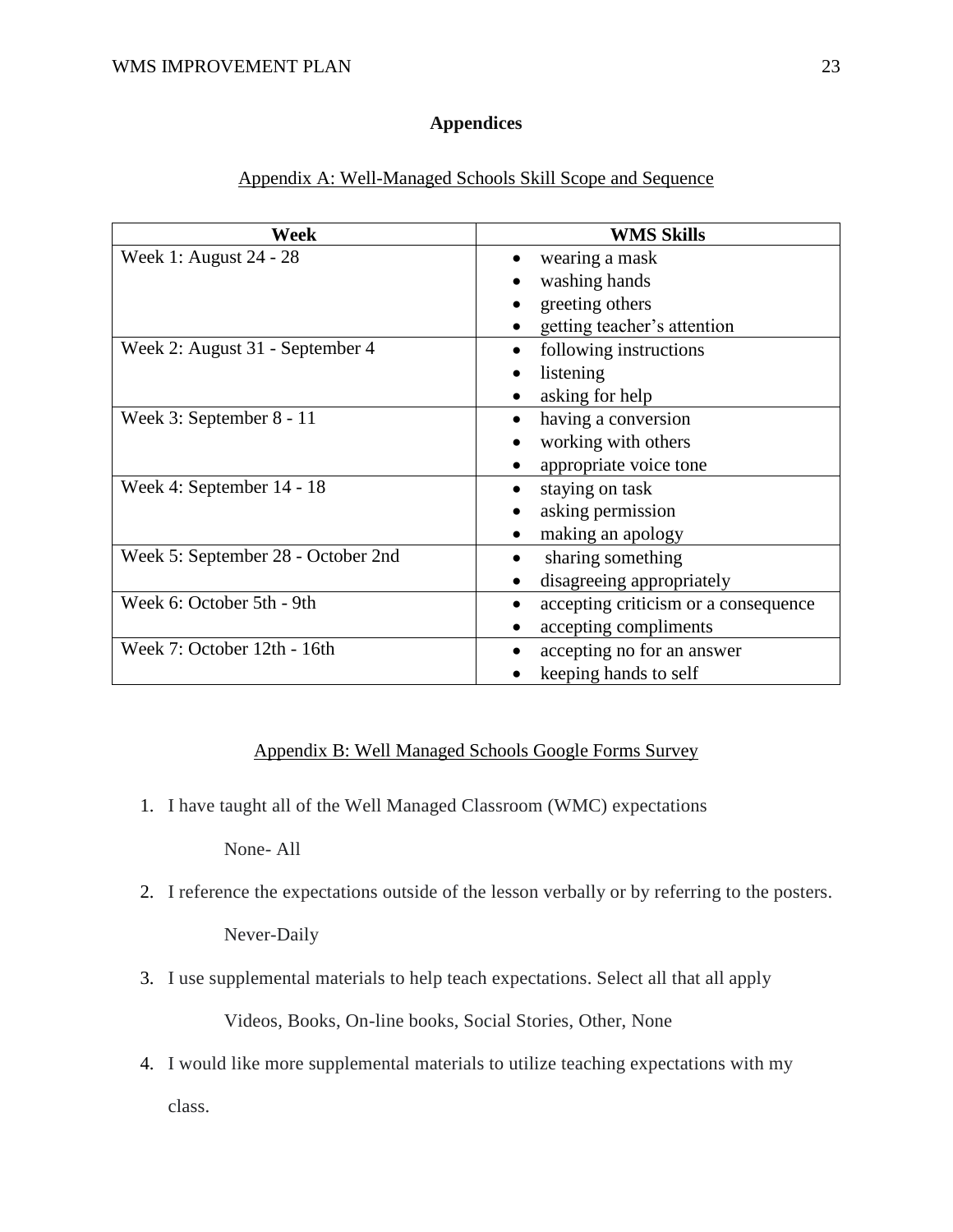Strongly Disagree-Strongly Agree

5. I intentionally use the corrective strategies when dealing with behaviors. (Cool-Down

Time, Coupling Statements, Reality Statements, Empathy, Specific Praise)

Never- Always

6. I believe utilizing WMC in my class has had a positive impact on my classroom management and environment.

Strongly Disagree-Strongly Agree

7. I take time to provide behavior interventions with students who need it.

Never-Daily

8. I would like more training on how to conduct behavior interventions.

Strongly Disagree-Strongly Agree

Appendix C: Harlan Community Elementary School Behavior Action Plan 2020-2021

Concept to be addressed: Reducing office referrals and increasing classroom behavior

# management to improve the learning environment for students.

| Task (What)            | People<br>Responsible      | Resources<br>Needed                                | How will this task be<br>accomplished              | Completion<br>Date | Evidence                                           |
|------------------------|----------------------------|----------------------------------------------------|----------------------------------------------------|--------------------|----------------------------------------------------|
| Boys Town<br>Refresher | Dean of<br><b>Students</b> | <b>Well</b><br>Managed<br>Classroom<br><b>Book</b> | Back to school<br>professional development<br>time | August 20,<br>2020 | Staff will fill<br>out a refresher<br>exit ticket. |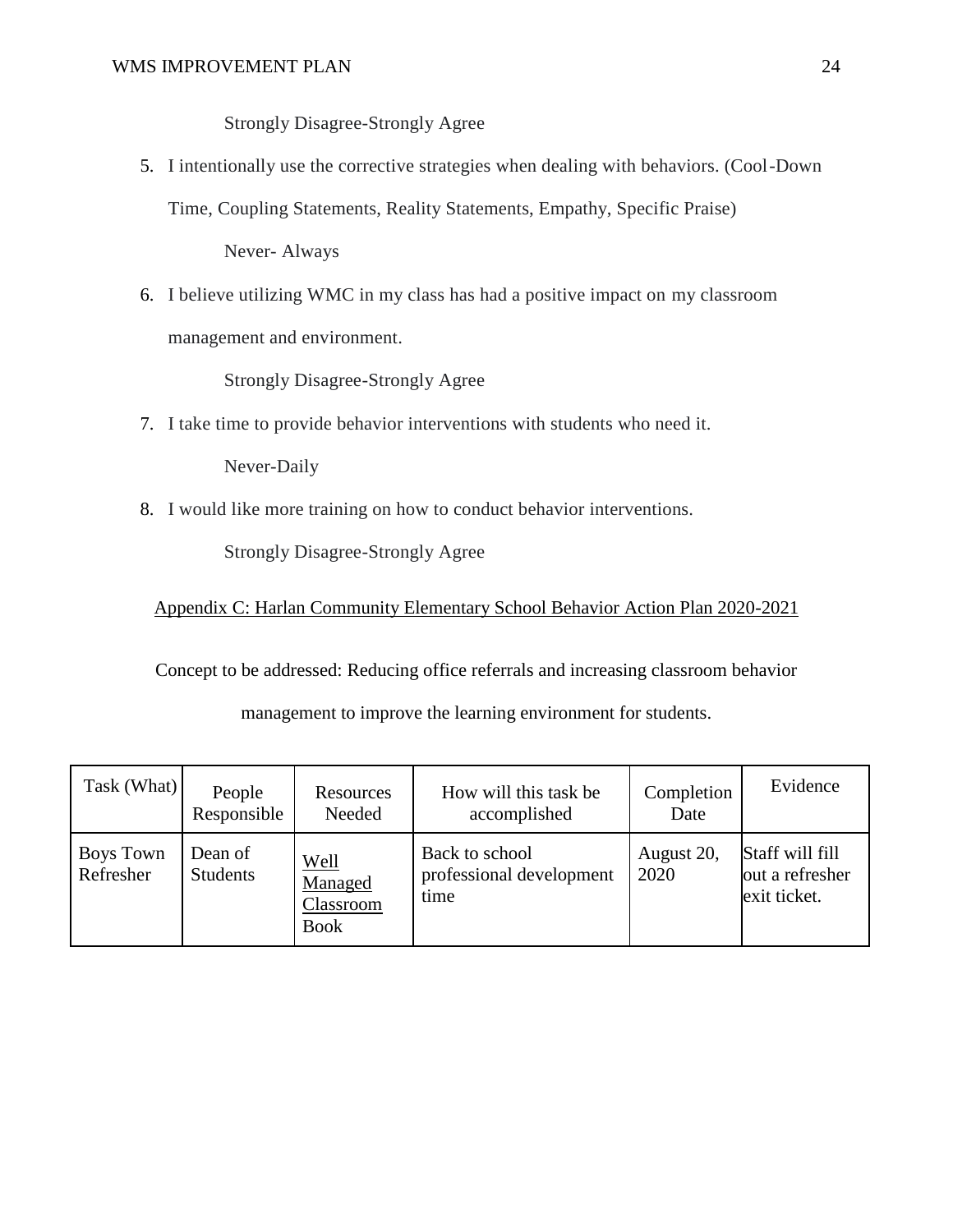| Boys Town<br>Lessons                               | Classroom<br>Teachers,<br>Principal, $&$<br>Dean of<br><b>Students</b> | Time<br>scheduled for<br>lessons, topic<br>pacing, skill<br>posters,<br>supplemental<br>resource ideas | Each morning from<br>8:008:15 teachers will<br>have time to implement<br>social/emotional lessons                                                  | October 16,<br>2020 for<br>initial<br>lessons and<br>continue<br>throughout<br>the year. | Dean of<br>Students will<br>share out<br>weekly<br>social/emotional<br>skills to be<br>addressed.<br>Dean of<br>Students will<br>observe in<br>classrooms and<br>provide teachers<br>with feedback. |
|----------------------------------------------------|------------------------------------------------------------------------|--------------------------------------------------------------------------------------------------------|----------------------------------------------------------------------------------------------------------------------------------------------------|------------------------------------------------------------------------------------------|-----------------------------------------------------------------------------------------------------------------------------------------------------------------------------------------------------|
| Zones of<br>Regulation<br>Intervention<br>Training | Guidance $&$<br>Special<br>education<br>teachers.                      | Zones of<br><b>Regulation</b><br><b>Book</b>                                                           | Scope of lessons will be<br>provided to staff along<br>with training on how<br>student documentation of<br>zones can be used for<br>interventions. | November<br>25, 2020                                                                     |                                                                                                                                                                                                     |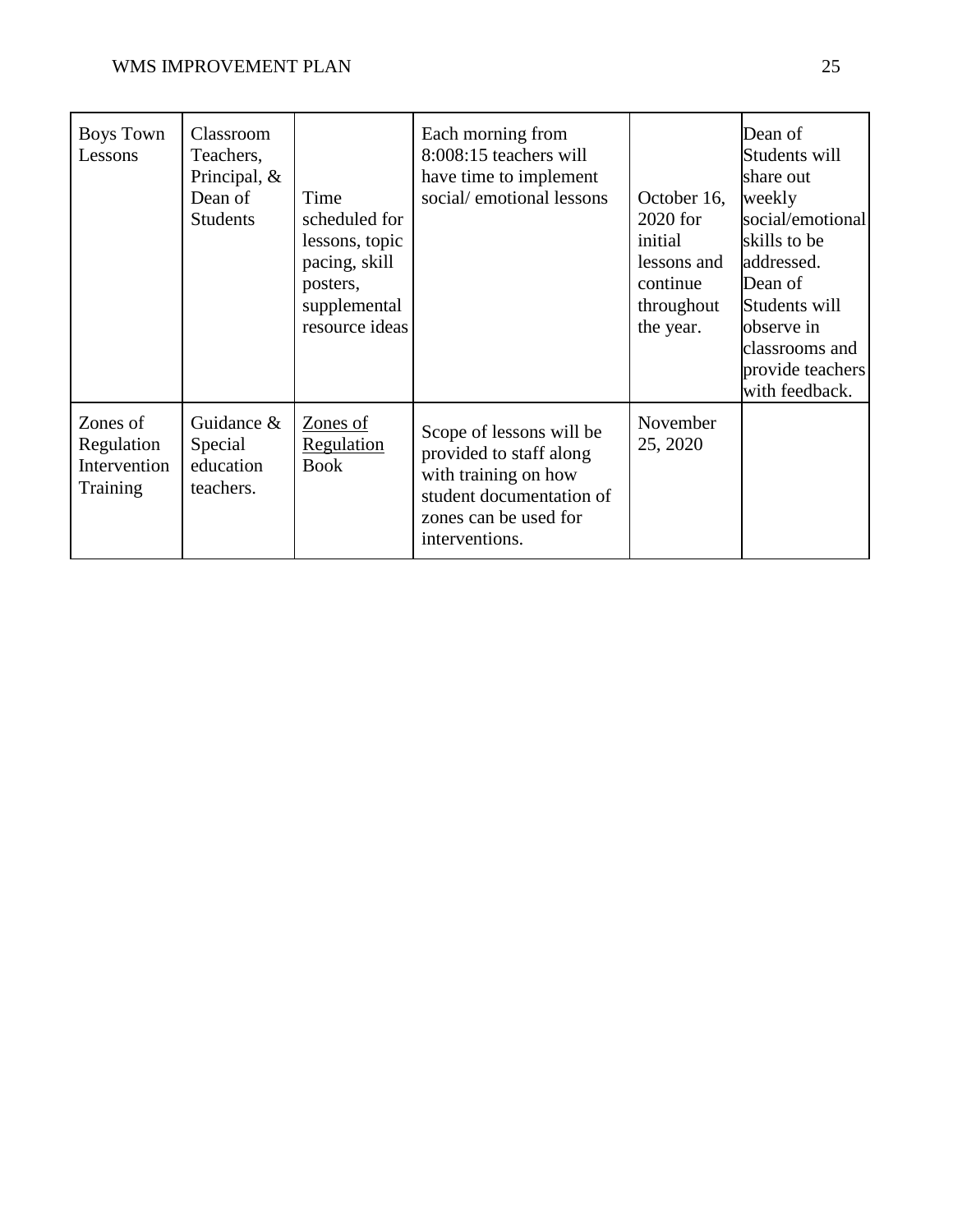## **References**

- Aras, S. (2015). Promoting self-regulation in early years: Tools of the mind. *Journal of Education and Future,* (8), 15-25. Retrieved from http://ezproxy.nwciowa.edu/login?url=https://wwwproquest-com.ezproxy.nwciowa.edu/ docview/1764087673?accountid=28306
- Ashdown, D. M., & Bernard, M. E. (2012). Can explicit instruction in social and emotional learning skills benefit the social-emotional development, well-being, and academic achievement of young children? *Early Childhood Education Journal*, *39*(6), 397–405. https://doi.org/10.1007/s10643-011-0481-x
- Blair, K.-S., Fox, L., & Lentini, R. (2010). Use of positive behavior support to address the challenging behavior of young children within a community early childhood program. *Topics in Early Childhood Special Education*, *30*(2), 68–79.
- CASEL. (2020). Integrate Student Supports with Schoolwide SEL. Retrieved November 22, 2020, from https://schoolguide.casel.org/focus-area-3/school/integrate-student-supportswith-sel/
- Centers for Disease Control and Prevention. (2020, November 05). Learn About Children's Mental Health. Retrieved November 15, 2020, from https://www.cdc.gov/childrensmentalhealth/index.html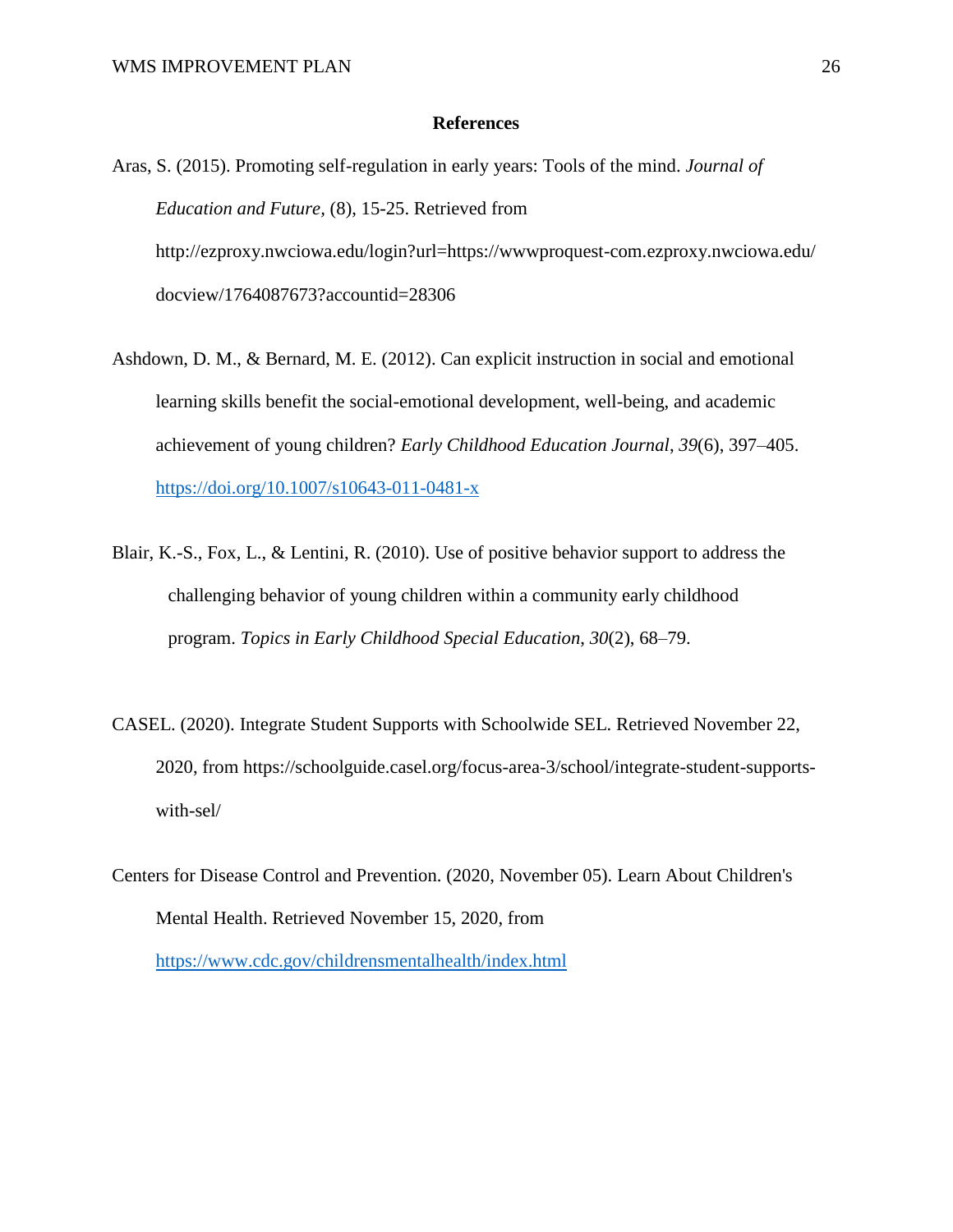- Conroy, M.A., Sutherland, K.S., Algina, J., Ladwig, C., Werch, B., Martinez, J., Gyure, M. (2019). Outcomes of the best in class intervention on teachers' use of effective practices, selfefficacy, and classroom quality. *School Psychology Review*, *48*(1), 31–45.
- Durlak, J. A., Weissberg, R. P., Dymnicki, A. B., Taylor, R. D., & Schellinger, K. (2011). The impact of enhancing students' social and emotional learning: A meta-analysis of schoolbased universal interventions. Child Development, 82, 405-432.
- Gresham, F. (2018). Definitional and Conceptual Issues in Social-Emotional Learning. Effective Interventions for Social-Emotional Learning, (1), 1-17.
- Hensley, M., Powell, W., Lamke, S., Hartman, S., Meeks, M., & Green, E. (2016). *Wellmanaged schools: Strategies to create a productive and cooperative social climate in your learning community* (2nd ed.). Boys Town, NE: Boys Town Press.
- Iowa Core. (2010). Employability Skills. Retrieved December 06, 2020, from https://iowacore.gov/standards/21st-century-skills/k-1-2-3-4-5-6-7-8-9-10-11-12/ employability-skills
- Iowa Department of Education. (2019). Iowa School Performance Profiles. Retrieved July 12, 2020, from <https://www.iaschoolperformance.gov/ECP/StateDistrictSchool/SchoolSummary?k=9879>  $&y=2019$
- Kuypers, L. M. (2011). *The zones of regulation: A curriculum designed to foster self-regulation and emotional control*. Santa Clara, CA: Social Thinking.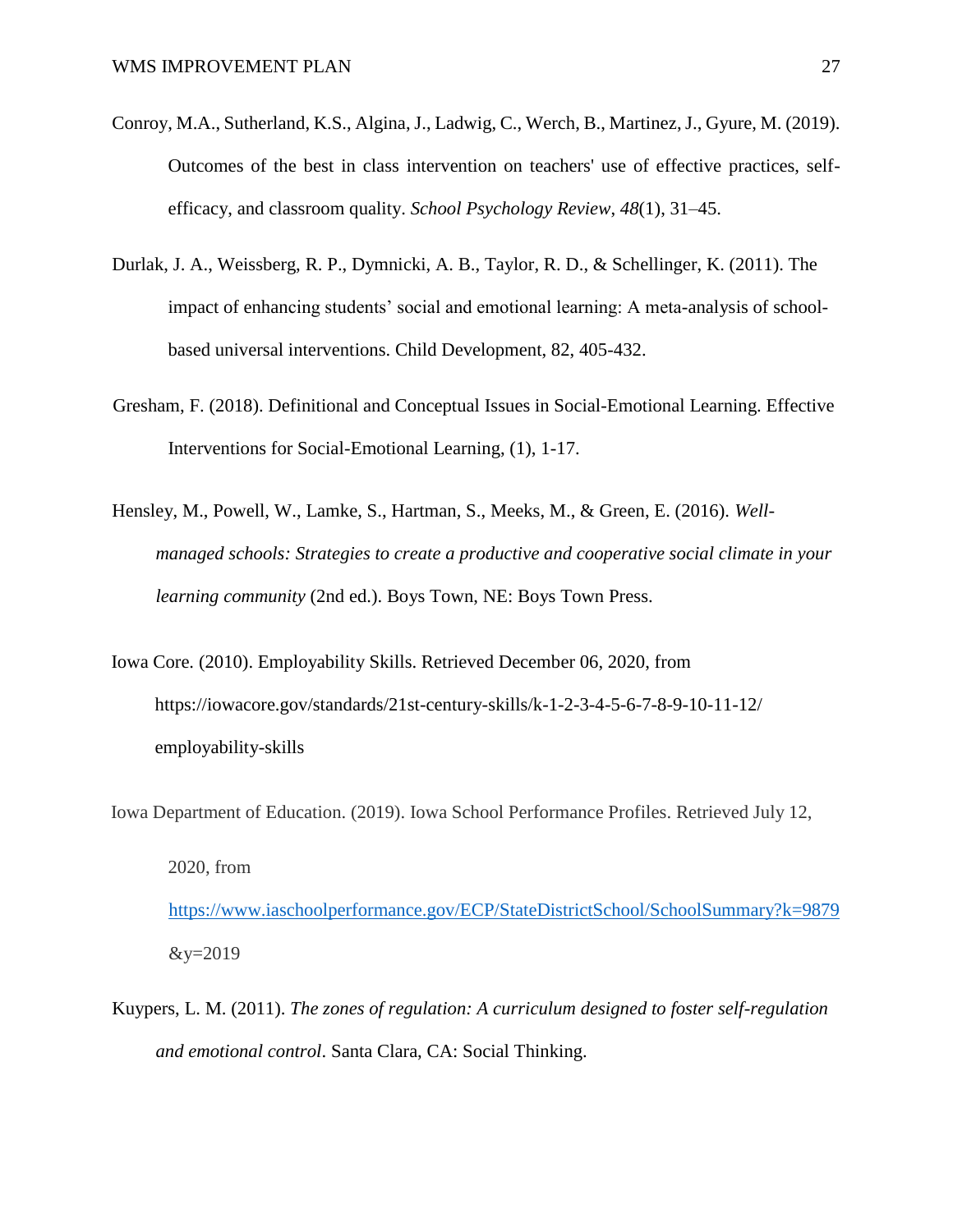- Kytle, J. (1978). *Contemporary Sociology, 7*(1), 84-85. Retrieved November 8, 2020, from [http://www.jstor.org/stable/2065952.](http://www.jstor.org/stable/2065952)
- McCollow, M. M., & Hoffman, H. H. (2019). Supporting social development in young children with disabilities: Building a Practitioner's toolkit. *Early Childhood Education Journal, 47*(3), 309-320. doi:http://dx.doi.org.ezproxy.nwciowa.edu/10.1007/s10643-

01900930-y

- Meany-Walen, K., & Teeling, S. (2016). Adlerian play therapy with students with externalizing behaviors and poor social skills. *International Journal of Play Therapy, 25*(2), 64-77. doi:http://dx.doi.org.ezproxy.nwciowa.edu/10.1037/pla0000022
- Montroy, J. J., Bowles, R. P., Skibbe, L. E., McClelland, M. M., & Morrison, F. J. (2016). The development of self-regulation across early childhood. *Developmental Psychology,* doi:http://dx.doi.org.ezproxy.nwciowa.edu/10.1037/dev0000159
- Pears, K. C., Healey, C. V., Fisher, P. A., Braun, D., Gill, C., Conte, H. M., Ticer, S. (2014). Immediate effects of a program to promote school readiness in low-income children: Results of a pilot study. *Education & Treatment of Children, 37*(3), 431-460. Retrieved from [http://ezproxy.nwciowa.edu/login?url=https://www-proquest](http://ezproxy.nwciowa.edu/login?url=https://www-proquest-)com.ezproxy.nwciowa.edu/ scholarly-journals/immediate-effects-program-promoteschool/docview/1555353943/se-2? accountid=28306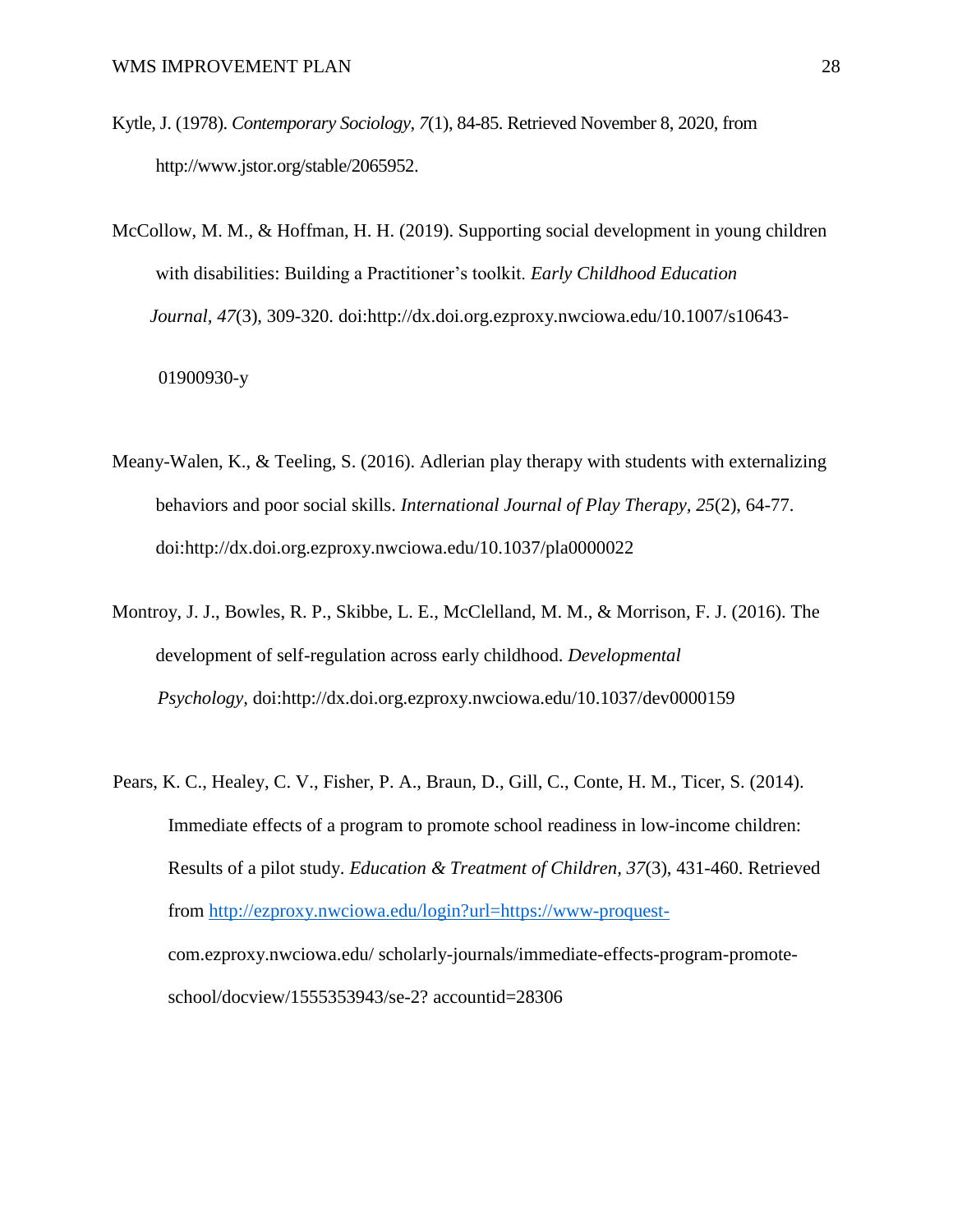- Pekdogan, S. (2016). Investigation of the effect of story-based social skills training program on the social skill development of five-six year-old children. Education and Science, 41(183), 305-318. doi: 10.15390/EB.2016.4618. Retrieved March 29, 2019 from https://eric.ed.gov/? id=ED573653
- Price, C. L, & Steed, E. (2016, November). Culturally responsive strategies to support young children with challenging behavior. Young Children, 71(5), 36-43. Retrieved March 31, 2019 from https://search-proquestcom.ezproxy.nwciowa.edu/education1/docview/

1872585178/fulltextPDF/D5B0CBF0119 D4743PQ/8?accountid=28306

- Saeki, E., Jimerson, S. R., Earhart, J., Hart, S. R., Renshaw, T., Singh, R. D., & Stewart, K. (2011). Response to intervention (RtI) in the social, emotional, and behavioral domains: Current challenges and emerging possibilities. *Contemporary School Psychology, 15*, 43- 52. Retrieved from http://ezproxy.nwciowa.edu/login?url=https://www proquest com.ezproxy.nwciowa.edu/docview/892429044?accountid=28306
- Schoalstic. (2012). Classroom Behavior Problems Increasing, Teachers Say. Retrieved December 12, 2020, from https://www.scholastic.com/teachers/articles/teachingcontent/classroom-behavior-problems-increasing-teachers-say/
- Simonsen, B., Briere, D. E., & Macsuga-Gage, A. S., (2012). Effective teaching practices: effective teaching practices that promote a positive classroom environment. *Beyond Behavior*, *22*(1), 14–22. https://doi.org/10.1177/107429561202200104